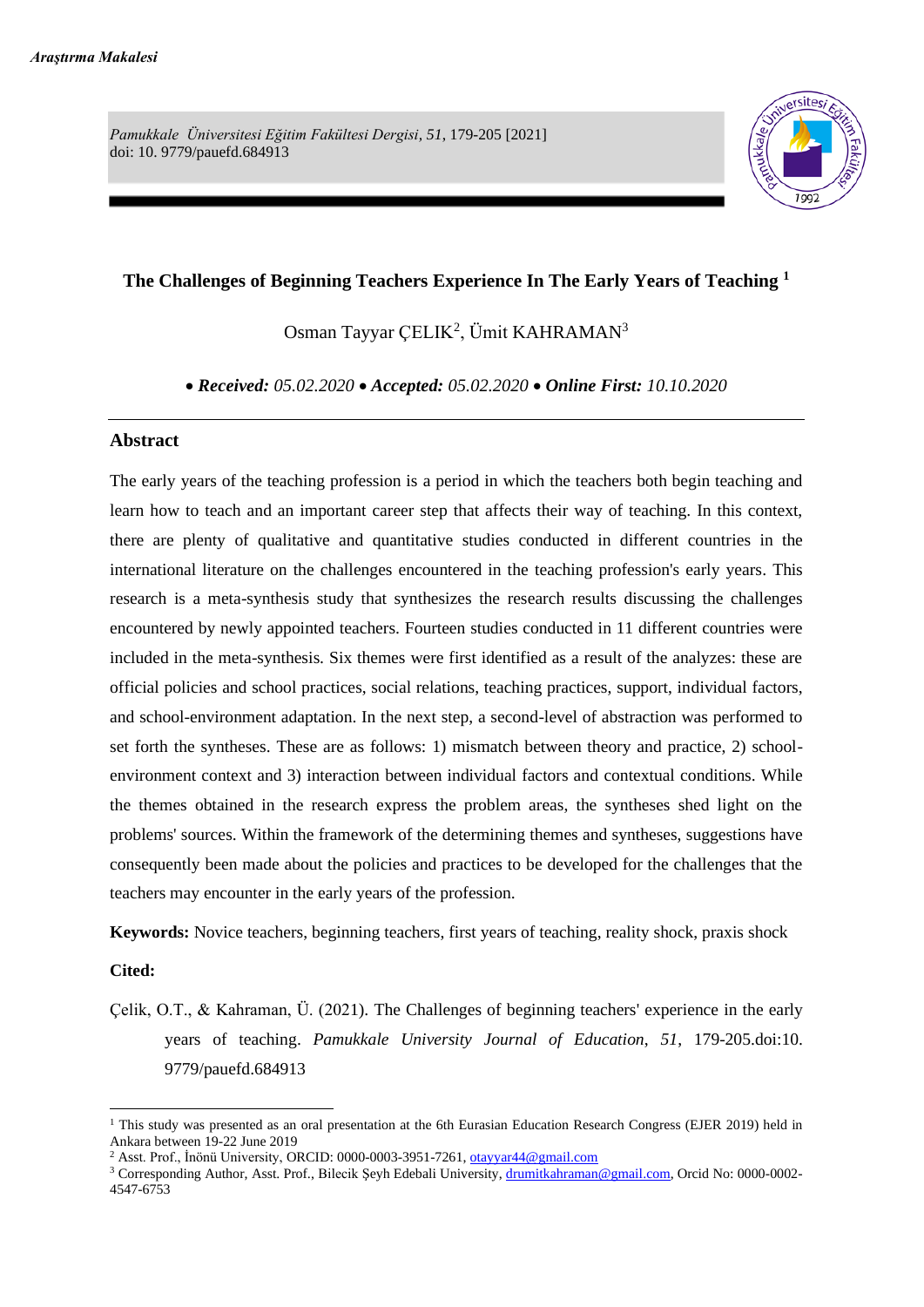Education, which is accessible to each citizen, is a public service with various definitions in the literature and enables people to develop their skills and knowledge through their lives. Education continues in every period of life; however, formal education is offered only in schools. Herein, it could be suggested that the aims of education and the aims of schools intersect. Those who ensure the fulfillment of the schools' objectives are school stakeholders, such as school principals, teachers, and assistants. Teachers are the specialists who make an effort and endeavor to realize the education in schools. Teachers use these specialties to improve students' qualifications and performances. The teaching profession might seem like a difficult profession since its input (resource) and product are human beings; it requires sensitivity to individual differences and requires meeting many stakeholders' expectations. This difficulty is more evident, especially for newly-graduated teachers experiencing their first years in teaching.

The first transition from teacher education to the teaching profession can become a dramatic and traumatic process. This process is called reality shock, transient shock, and praxis shock. These definitions are used to describe the collapse of ideals in the face of reality (Veenman, 1984). Keltchermans and Ballett (2002) stated that the challenges and complexity of the transition from academic life to teaching could be seen as "praxis shock." They defined this as teachers' confrontation with the realities and responsibilities of being in the classroom. Praxis shock comes insight not only in the classroom but also in adaptation to school (Keltchermans & Ballett, 2002). According to the literature (Huberman, 1989; Kuzmic, 1994; Ritchie & Wilson, 1993), these challenges may emerge as the strictness and normativeness behaviors (Caspersen & Raaen, 2014). Nieme (2002) attributed the adaptation problem experienced by new teachers depending on the challenges they face, to the fact that the pre-service training fails to prepare teachers for the complexity in the early years of teaching.

The teaching profession is seen as a highly backbreaking profession among newly recruited teachers (Ingersoll & Strong, 2011; Lortie, 1975; Tyack, 1974). The early years of the profession are an essential stage for teachers to create their professional identity. However, new teachers have difficulty developing teaching practices (Kelly, Reushle, Chakrabarty & Kinnane 2014) and creating a teaching identity in a challenging context in the school surrounded by the multi-layered concerns of everyday classroom problems and in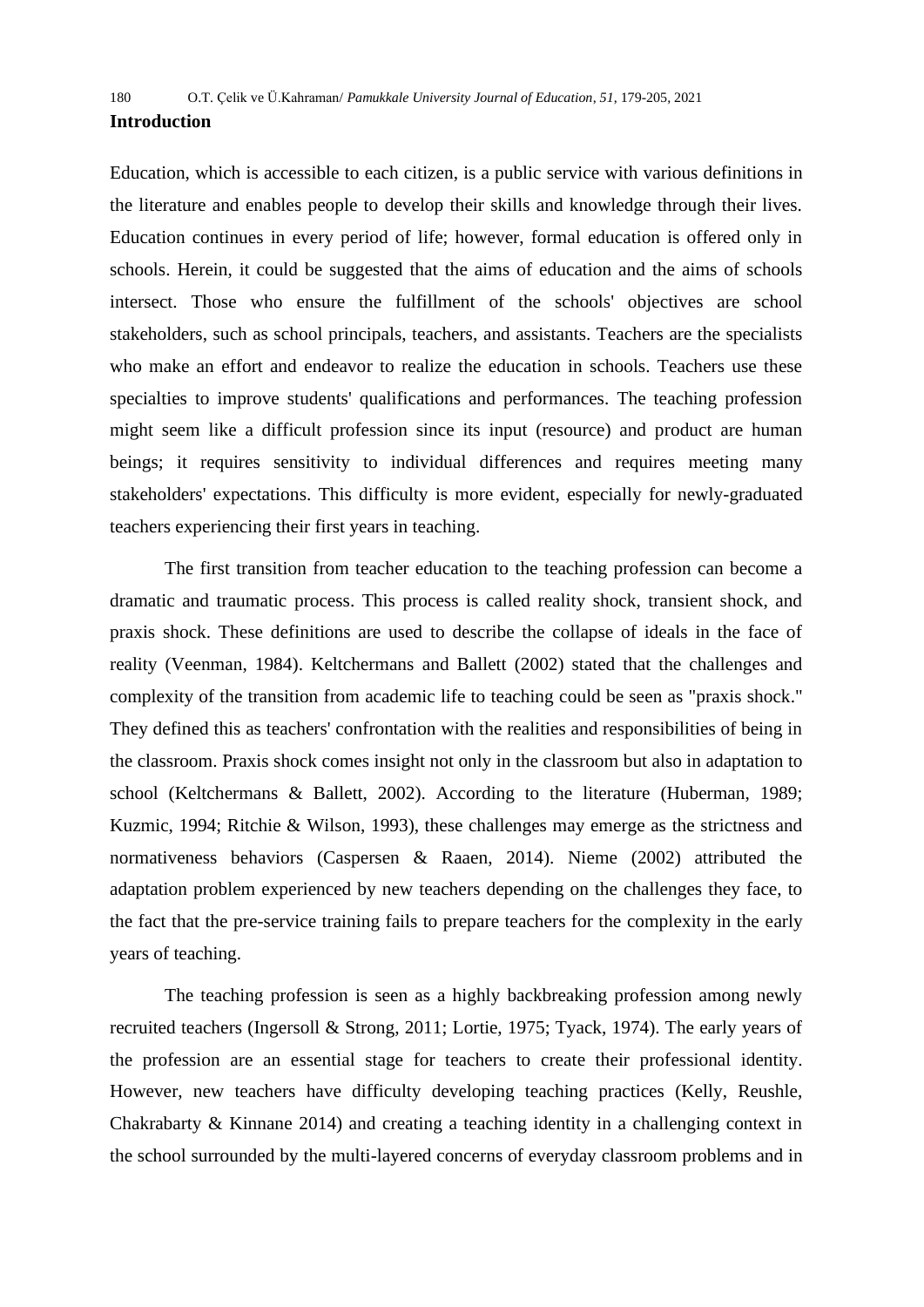a vague context within the profession. These challenges affect new teachers' job satisfaction and their commitment to teaching (Lam, 2014). These problems experienced in the early years can lead to frustration, loss of motivation, stress, anxiety, and burnout syndrome. Also, such difficulties cause teachers to quit their jobs in the early years of the profession. For example, 40-50% of teachers in the United States quit their careers in the first five years of the profession (Ingersoll, 2012).

The studies conducted in different countries on the difficulties experienced by the teachers who are new to the profession (Boakye & Ampiah, 2017; Cantu & Martínez, 2006; Honng, 2012; Kozikoğlu & Senemoğlu, 2018) indicate that the problems faced by teachers in the early years of the profession are similar. These include managing the classroom, workload, and administrative demands, seeking support to cope with them, dealing with new curricula, and related resource shortages (Dickson, Riddlebarger, Stringer, Tennant & Kennetz, 2014). Teachers require support and guidance in the early years of the profession. This is an important period in gaining a professional identity, continuing professional development, and going on the teaching career. In this context, taking a comprehensive picture of the problems experienced by teachers who are new to the profession, and a farreaching evaluation and synthesis will contribute to the policies, the candidate teacher training models, and practices.

#### **Conceptual Framework**

Employees are expected to learn professional knowledge and skills at the beginning of their careers and continue their professional development. As in other professions, the development of teaching skills should be seen as a gradual process (Helms-Lorenz, Grift & Maulana, 2016). The early years of teaching are conceptualized as a stage of professional development or a career phase. It is possible to divide the professional development stages of the teachers into three. These are the pre-service period, the early years of the profession, and the in-service period. The pre-service period is the stage in which theoretical knowledge and professional skills are gained. At the same time, the profession's early years are when theoretical knowledge and practice are integrated, and the adaptation process takes place. Finally, the in-service period covers the period from the first years to the end of the profession.

The early years of teaching are conceptualized as a career phase as well. Although there are different classifications related to the career stages of teachers, the early years of teaching profession within the career stages are conceptualized in different names, such as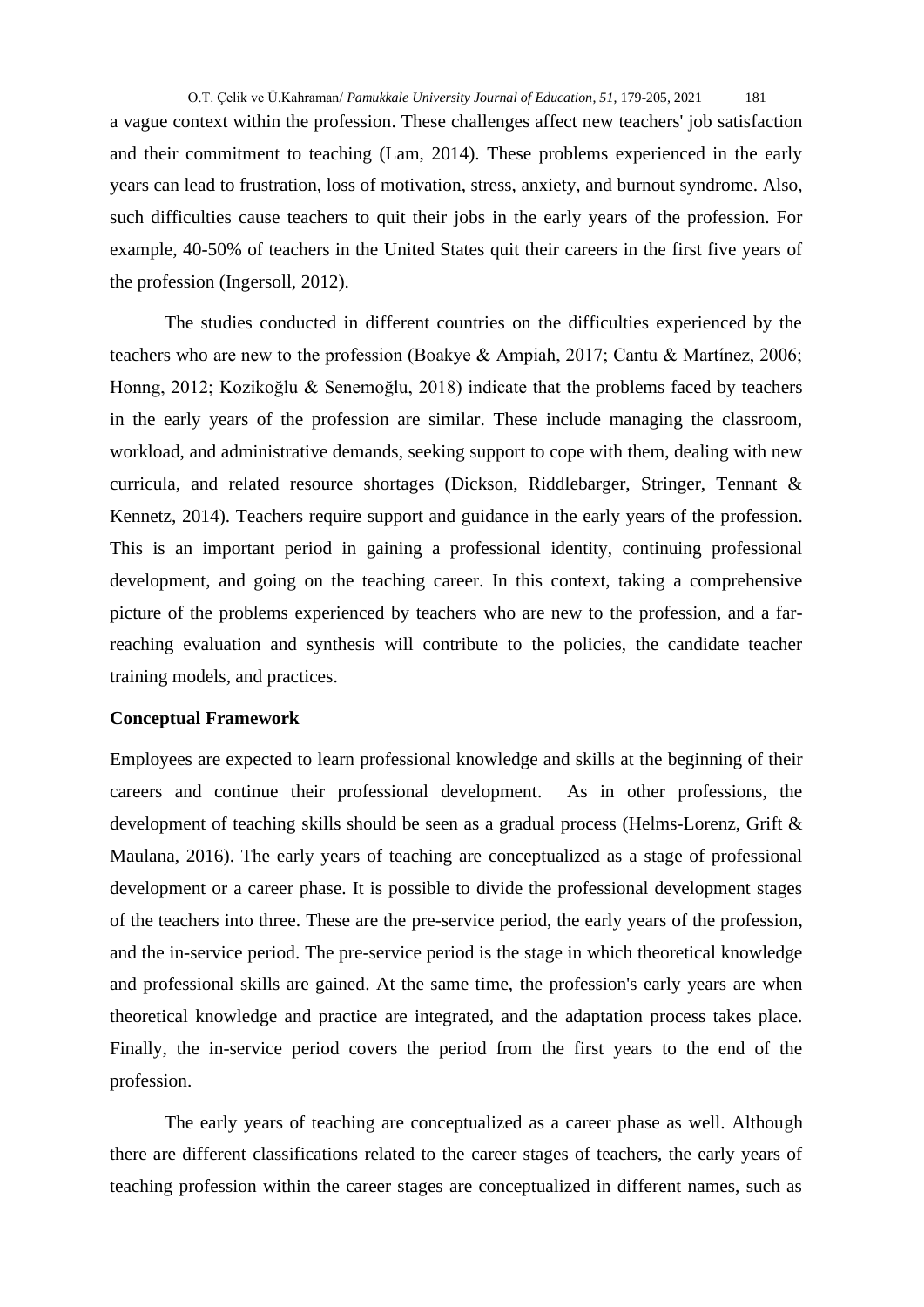career entry stage (Bakioğlu, 1996), survival and adaptation to work (Aydın, 2018; Huberman, 1989), and the threshold stage (Vonk, 1989). According to Aydın (2018), teachers develop their professional skills at this stage, and they begin to use professional concepts by acquiring some basic ideas about teaching and their profession. At the end of this stage, teachers are expected to have a vision, undertake various responsibilities, and have specific teaching skills. The beginning teachers are essential for the teaching profession. These teachers represent the renewal of the profession. Therefore, transitioning to the teaching career as smoothly as possible is to the profession (Fottland, 2004).

This phase of the career stages is explained as a period in which new teachers both begin teaching and try to learn the logic of teaching. Besides, it is also pointed out that this period is an intensive period for new teachers to the profession. Their experiences in this process affect whether they will continue teaching and what kind of a teacher they will be (Feiman-Nemser, 2001). This period, which is described as "sinking or swimming" (Varah, Theune & Parker, 1986), is highly discussed in the literature in terms of the socialization process, professional development, candidate teacher training programs, and the challenges faced by prospective teachers. The early years of teaching as a socialization process are characterized by acquiring knowledge, skills, values, and norms of both the teaching profession and the local school community (Alhija & Fresko, 2010). Teachers who learned the profession's values and norms become compatible with both the organization and professional values. In addition to learning the profession's values and norms, the first experiences of the teachers lead them to reshape their beliefs, values, and attitudes related to teaching, students, and colleagues. As a result of the socialization process, new teachers gain a professional identity. Some teachers take on an idealistic teacher's role, while some others may behave like a public servant (McCann & Johannessen, 2004). After all, teachers' experiences in the early years of the profession will also affect their teaching identity.

Those who graduated from the pre-service teacher training programs, regardless of how successful they are, face the real world's challenges when they begin teaching. As in all professions, the first years in teaching are when new teachers experience adaptation problems and difficulties related to the transition from learning to teaching (Korkmaz, Saban & Akbaşlı, 2004). Research on the issues encountered in the early years of teaching has a long history (Dropkin & Taylor, 1963; Smith, 1950; Stouth, 1952). Veenman (1984) identified the most common problems faced by new teachers: motivating students, classroom discipline, evaluating students' works, dealing with individual differences,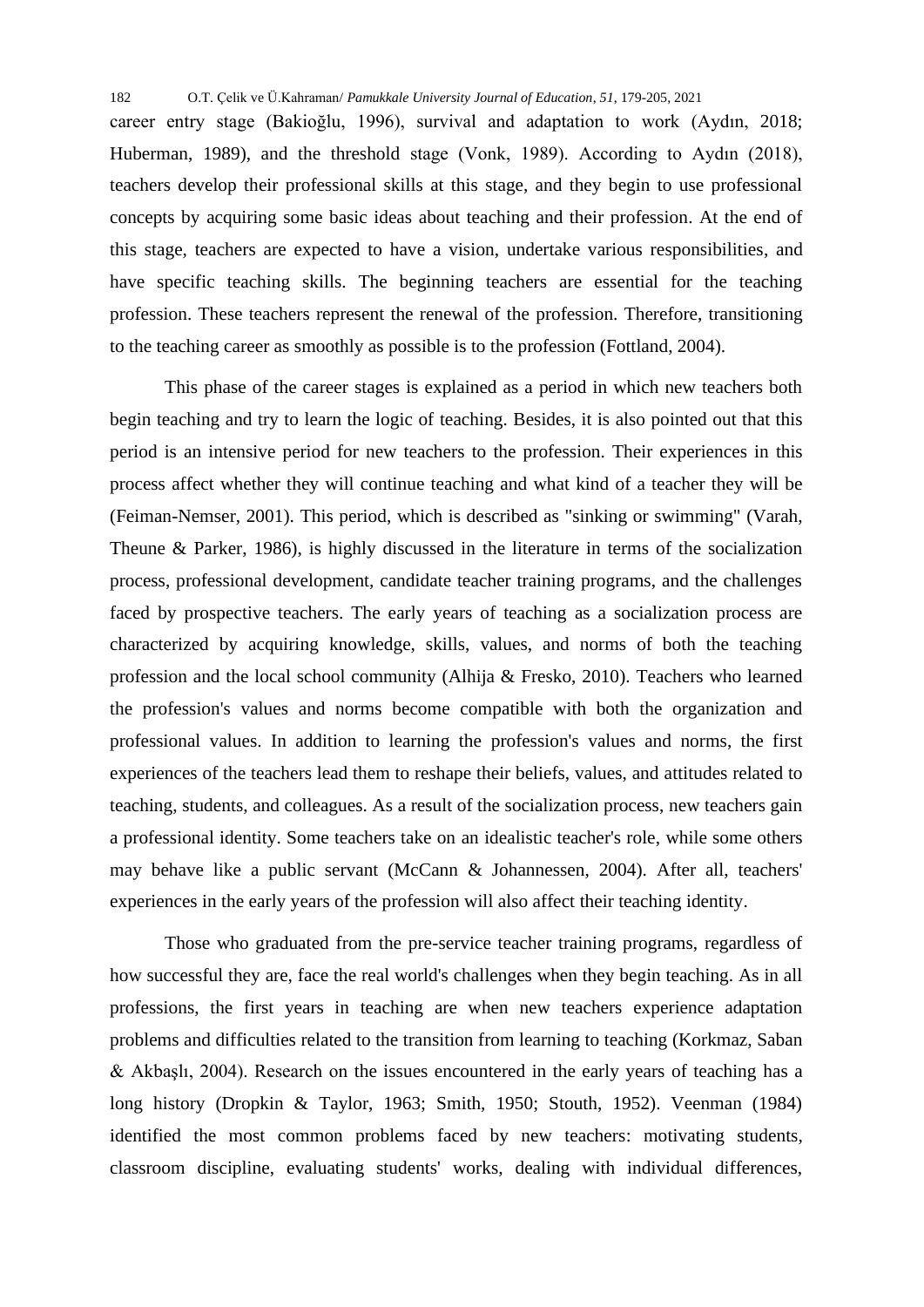O.T. Çelik ve Ü.Kahraman/ *Pamukkale University Journal of Education*, *51*, 179-205, 2021 183 relations with parents, organizing the classroom works, and insufficient materials. Some of the problems are related to the subject area, while others may be school-specific, and some may be individual-specific (Boakye & Ampiah, 2017).

Beginning teachers' burnout is an economical, social, and educational problem in many countries (Long et al., 2012). The studies in the literature also address the issues experienced by prospective teachers. McCann and Johannesen (2004) identified five main areas of concern for new teachers in the study conducted in the United States. These are relationship, workload/time management, subject matter/program knowledge, evaluation, and autonomy/control. Cantu and Martínez (2006) made a comparative study between Spain and Mexico and it was determined that the beginning teachers faced academic, organizational, and social problems in both contexts; however, teachers in Mexico perceived more problems in these areas. Although the issues are similar, the frequency of problems may vary by some contextual factors. Kozikoğlu and Senemoğlu (2018) found that prospective teachers in Turkey had various difficulties in the design and implementation of teaching, managing the classroom, relations with society, adaptation to the physical environment, relationships with the stakeholders of school such as colleagues, administrators, parents and school counselor in the first years of teaching due to the lack of physical infrastructure. Similarly, it is possible to summarize the problems faced by the beginning teachers as follows: entry shock, maintaining discipline, cultural adaptation, ensuring student motivation, effective use of various teaching methods, being sensitive to individual differences, addressing problematic student behaviors, insufficient resources and support, organization of classroom work, performance evaluation, heavy workload, problems with colleagues and preparing the official documents, reports and correspondences at school (Darling-Hammond, 2003; Fetherston & Lummis, 2012; Helms-Lorenz, Grift & Maulana, 2016; Korkmaz, Akbaşlı & Saban, 2004; Öztürk, 2016).

The early years of teaching career may affect new teachers' continuing careers (Dias-Lacy & Guirguis, 2017) and productivity. In this context, many countries (Turkey, USA, Israel, Netherlands, etc.) have adapted candidate teacher training programs to reduce teachers' problems in the early years of teaching to ensure their professional development and facilitate their adaptation to the profession. According to Valeeva, Baklashova, and Latypova (2018), preparatory programs for novice teachers to help overcome many informative, methodological, organizational, educational, and other challenges that accompany teachers' teaching practices. Candidate teacher training programs, as suggested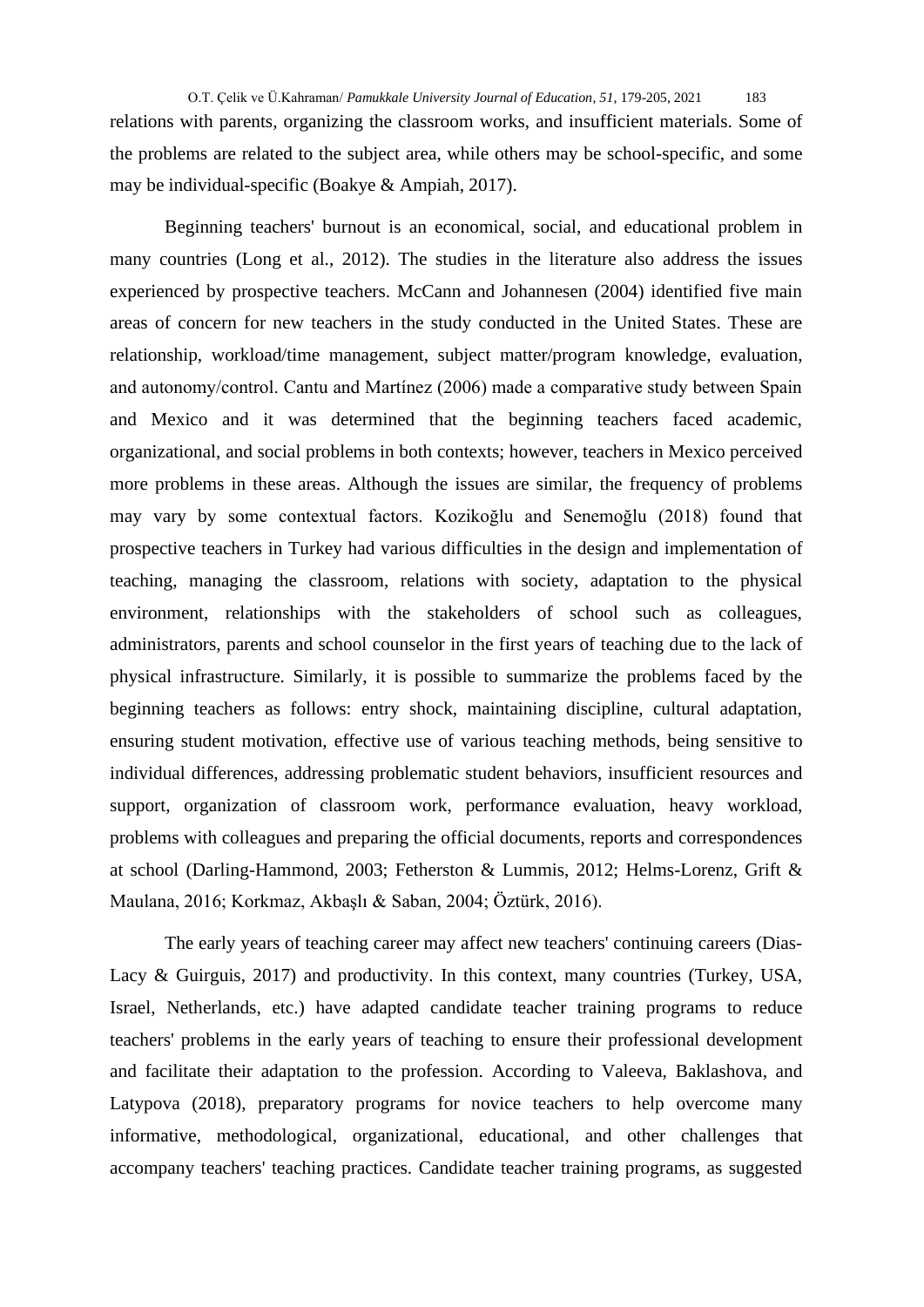in related studies, have been reported to contribute to novice teachers in the following fields: the development of professional skills (Helms-Lorenz, Grift & Maulana, 2016), alleviating the problems of burnout (Long et al., 2012), occupational socialization and adaptation (Alhija & Fresko, 2010), decreasing the possibilities of quitting or transferring to other schools (Smith and Ingersol, 2004), staying in the profession (Gujeratti, 2012), learning institutional processes (Ulubey, 2018), using in-class technology and teaching management (Önder, 2018), and mutual learning (Löfström & Eisenschmidt, 2009). There is a need for a comprehensive understanding of the teachers' problems to set forth successful policies and practices, including candidate teacher training programs, concerning new teachers' problems.

Many studies were conducted in different countries (Hayes & Chang, 2017; Caspersen & Raaen, 2014; Gülay & Altun, 2017; Mudzingwa &Magudu, 2013) related to the challenges new teachers face in the early years of teaching. The findings, results, and suggestions of these studies provide rich data to evaluate the teachers' problems in their early years from a holistic point of view. It is considered that such a comprehensive study will contribute to the policies and practices to be developed for the problems that teachers encounter in the first years of their teaching career, the quality of the essential support to be provided for teachers, and the development of candidate teacher training programs. Considering this fact, this study aims to synthesize the results of qualitative research conducted in different countries related to the teachers' problems in their first years of teaching and make suggestions for the policies and practices to be developed.

## **Method**

This research is a meta-synthesis study examining the problems experienced by new teachers and suggestions about these problems. Meta-synthesis studies are the researches analyzing, interpreting, and synthesizing the findings of the qualitative studies. Noah (2017) likens it to meta-analysis and interprets the meta-synthesis as the meta-analysis of qualitative researches. In the meta-synthesis, however, the findings, results, and interpretation of qualitative research are comprehensively synthesized as the data source. They are discussed holistically. These data are not translated into quantitative data (Konan, Çelik & Çetin, 2018; Weed, 2005). Meta-synthesis is an interpretive synthesis of findings rather than a collective summary (Noblit & Haare, 1988). First of all, in the meta-synthesis studies, a literature review is performed, and the studies to be included in the meta-synthesis are determined. After that, the results of these studies are evaluated, and then they are interpreted upon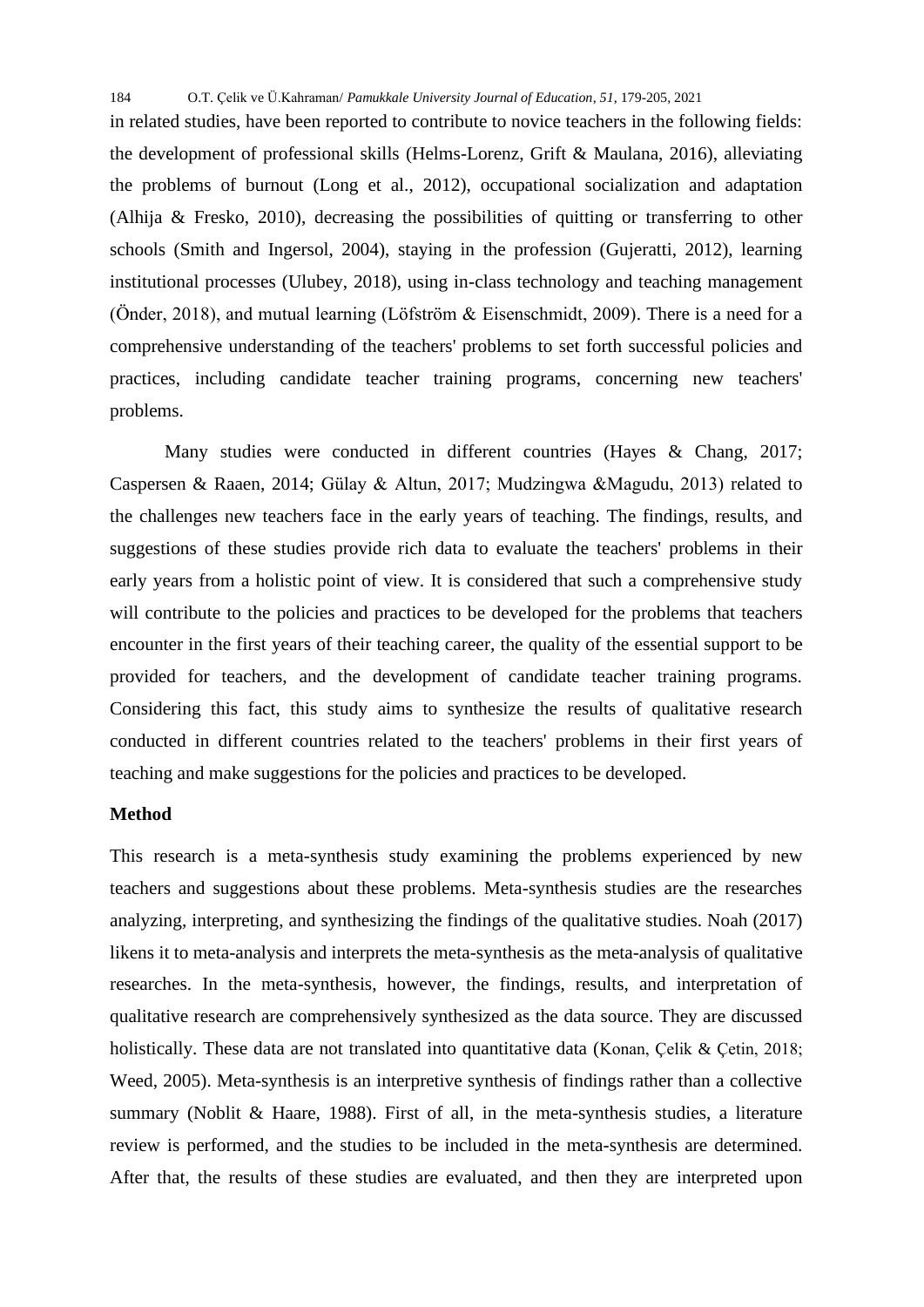O.T. Çelik ve Ü.Kahraman/ *Pamukkale University Journal of Education*, *51*, 179-205, 2021 185 obtaining categories and themes. Finally, the resulting themes are synthesized, and the main subject areas are determined.

## **Determining the Studies and Data Collection**

Meta-synthesis studies are started after several processes. In the literature (Noah, 2017; Noblit and Hare, 1988; Sandelowski and Barroso, 2003), these steps have been identified:

- Determining the research area
- Identification of keywords
- Scanning
- Evaluating each study after determining inclusion and exclusion criteria
- Deciding on the studies to be evaluated.

This study was designed to provide a general framework for the problems experienced by new teachers. Therefore, in this study, the concepts "new teacher" and "novice teacher" were scanned in Turkish and English in the relevant databases of domestic and foreign literature in order to include the researches from different countries. TÜBİTAK ULAKBİM (Turkish Academic Network and Information Center) Social and Human Sciences Database, Google Scholar, ERIC, EbscoHost, and Web of Science were used as databases. 216 papers were found after screening the results.

There are various opinions in the literature (Bondas & Hall, 2007; Sandelowski, Docherty & Emden, 1997; Weed, 2005; Noah, 2017) about the number of studies used in the meta-synthesis studies. Considering these opinions in the literature and within the following criteria' frame, 14 papers were included in this study. Based on the subject area and aim of the study in determining these studies, the criteria can be listed as follows:

- Using qualitative methods accepted in the research literatüre
- Supporting research findings with data
- Having the papers in full text

The researches included in this study are shown in Table 1.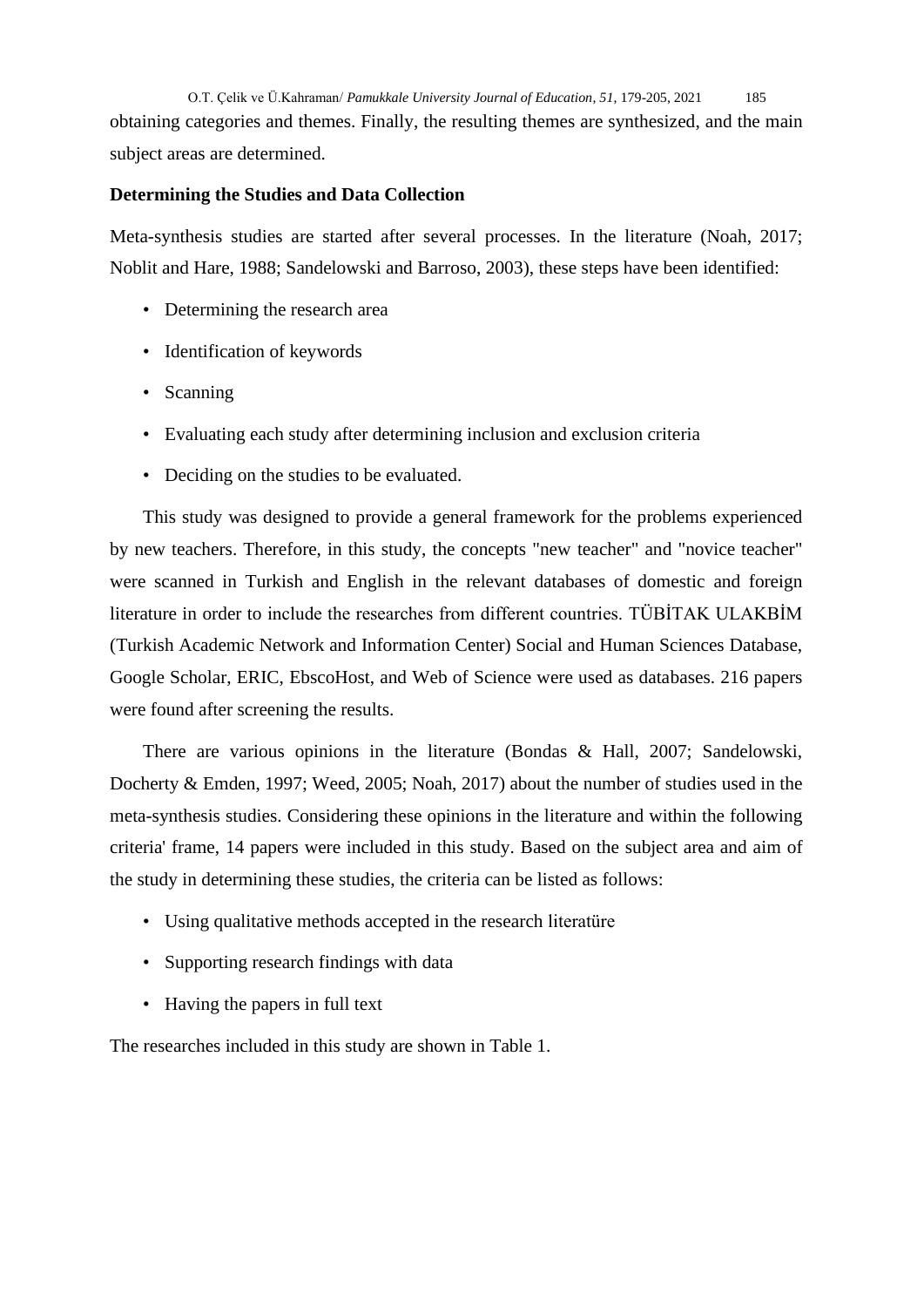| Code           | Label                         | Country                       | Study        | Data Analysis                                       |
|----------------|-------------------------------|-------------------------------|--------------|-----------------------------------------------------|
|                |                               |                               | Group        |                                                     |
| A <sub>1</sub> | Hayes & Chang, 2017           | <b>SOUTH</b>                  | 5            | Descriptive Analysis                                |
| A2             | Dickson, Riddlebarger,        | <b>KOREA</b><br><b>UNITED</b> | 6            | and Content Analysis<br><b>Descriptive Analysis</b> |
|                | Stringer, Tennant &           | <b>ARAB</b>                   |              | and Content Analysis                                |
| A <sub>3</sub> | Ulvik, Smith & Helleve,       | <b>NORWAY</b>                 | 9            | <b>Descriptive Analysis</b>                         |
|                | 2009                          |                               |              | and Content Analysis                                |
| A <sub>4</sub> | Mudzingwa & Magudu,           | <b>ZIMBABWE</b>               | 24           | <b>Descriptive Analysis</b>                         |
|                | 2013                          |                               |              | and Content Analysis                                |
| A <sub>5</sub> | Temiz, 2017                   | U.S.A.                        | 5            | <b>Descriptive Analysis</b>                         |
|                |                               |                               |              | and Content Analysis                                |
| A6             | Kozikoğlu & Senemoğlu,        | <b>TURKEY</b>                 | 33           | <b>Descriptive Analysis</b>                         |
|                | 2018                          |                               |              | and Content Analysis                                |
| A7             | Gülay & Altun, 2017           | <b>TURKEY</b>                 | 14           | <b>Descriptive Analysis</b>                         |
|                |                               |                               |              | and Content Analysis                                |
| A <sub>8</sub> | Gömleksiz, Kan, Biçer         | <b>TURKEY</b>                 | 23           | <b>Descriptive Analysis</b>                         |
|                | &Yetkiner, 2010               |                               |              | and Content Analysis                                |
| A <sub>9</sub> | McCann & Johannessen,         | U.S.A.                        | 6            | <b>Descriptive Analysis</b>                         |
|                | 2004                          |                               |              | and Content Analysis                                |
| A10            | Aitken & Harford, 2011        | <b>IRELAND</b>                | 11           | <b>Descriptive Analysis</b>                         |
| A11            |                               |                               | 15           | and Content Analysis                                |
|                | Gaikhorst, Beishuizen,        | <b>NETHERLAN</b>              |              | <b>Descriptive Analysis</b>                         |
|                | Roosenboom & Volman,          | DS                            |              | and Content Analysis                                |
| A12            | Lam, 2014                     | HONG-KONG                     | 13           | <b>Descriptive Analysis</b>                         |
| A13            | Dias-Lacy & Guirguis,         | U.S.A.                        | $\mathbf{1}$ | and Content Analysis<br><b>Descriptive Analysis</b> |
|                |                               |                               |              | and Content Analysis                                |
| A14            | 2017<br>Boakye & Ampiah, 2017 | <b>GANA</b>                   | 5            |                                                     |
|                |                               |                               |              | <b>Descriptive Analysis</b>                         |
|                |                               |                               |              | and Content Analysis                                |

186 O.T. Çelik ve Ü.Kahraman/ *Pamukkale University Journal of Education*, *51*, 179-205, 2021 Table 1. *Information about the Researches Included in the Study*

# **Data Analysis**

The analysis of qualitative data can be said to be one of the most challenging steps of research. Starting the analysis, along with data collection, can prevent potential difficulties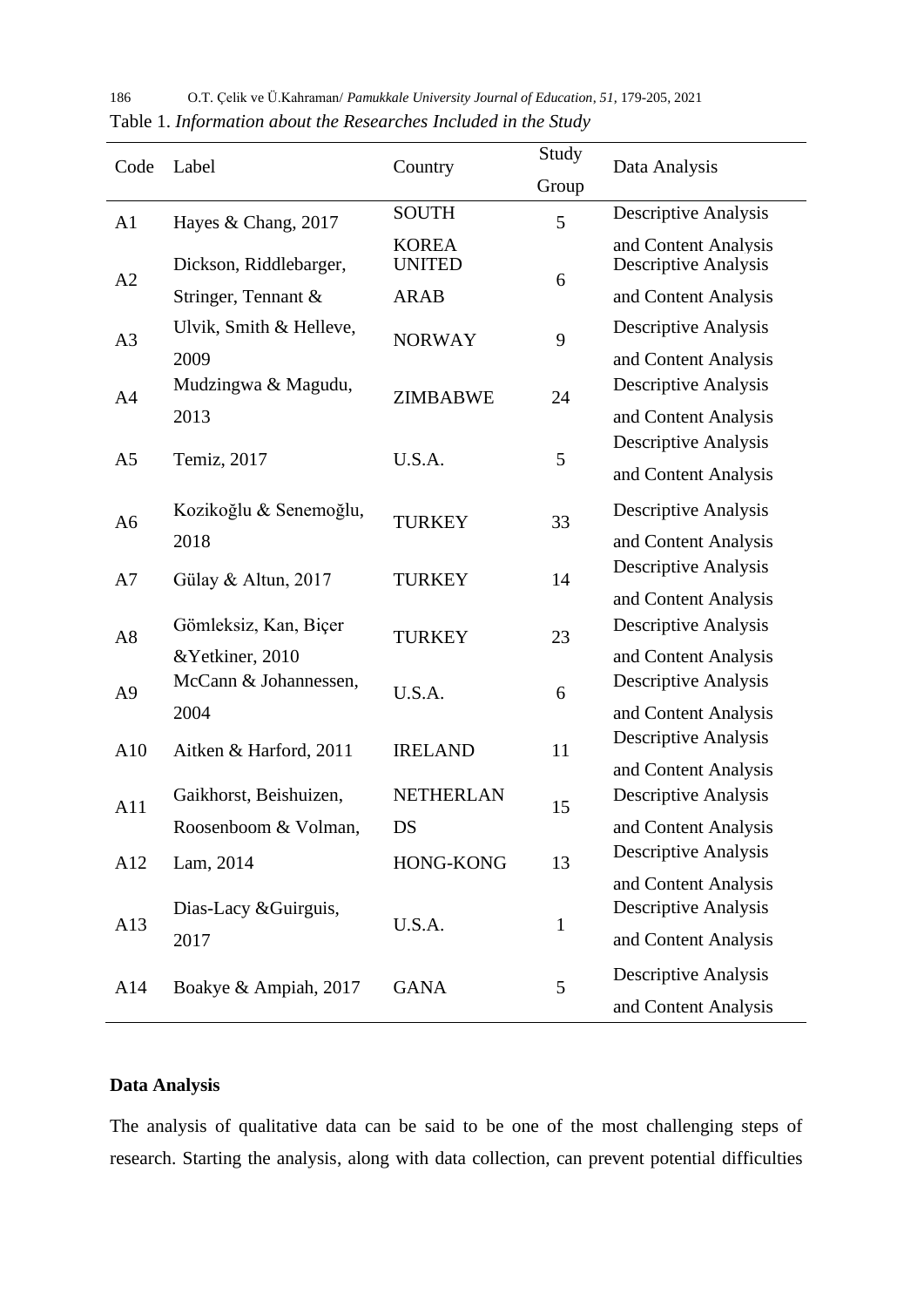O.T. Çelik ve Ü.Kahraman/ *Pamukkale University Journal of Education*, *51*, 179-205, 2021 187 at this stage. However, there is no specific standard or method for analyzing qualitative data (Creswell, 2007; Merriam, 2009). In this study, analyzes were performed according to the following steps.

- 1- Reading and editing data
- 2- Coding the data
- 3- Gathering up the codes and creating categories
- 4- Synthesis (creating analytical themes)
- 5- Presenting and interpreting analytical themes

Firstly, the studies within this research scope were read, and the label4, purpose, themes, and suggestions in these papers were arranged into a table. In addition, the studies were named as A1,A2,A3……., A14. In the second step, the codes in the studies were marked and then transferred to digital media. Similar codes were brought together, and the substructures of the themes were created. Then the researches were reviewed once again, and the necessary procedures were performed for the codes to be added or removed to complete the coding process. In the synthesis process, firstly, the codes were put together, and common themes were formed. Upon creating the common themes, an abstract generalization was made, and the syntheses were produced.

The obtained codes, themes, and syntheses were arranged into a figure to provide a holistic view. Each theme was described as a title with direct quotations, and syntheses were discussed in headings. Direct quotations were provided by the obtained codes by combining the code of the study and the code of the participant in that study.

### **Validity and Reliability**

There are differences in the criteria for validity and reliability, depending on the type of qualitative research (Merriam, 2009). There are no common methods in which researchers agree to ensure validity and reliability in meta-synthesis research. The triangulation technique, which is commonly emphasized in the literature (Creswell, 2007; Merriam, 2009; Neuman, 2011), has been used for the validity of the research. The triangulation technique has different types, such as data collection and researcher triangulation. Since the data source of this research is secondary research, the researcher triangulation has been made. In this framework, both researchers made the coding and created themes by reading the metasynthesis studies separately. In the next stage, these codes and themes were brought together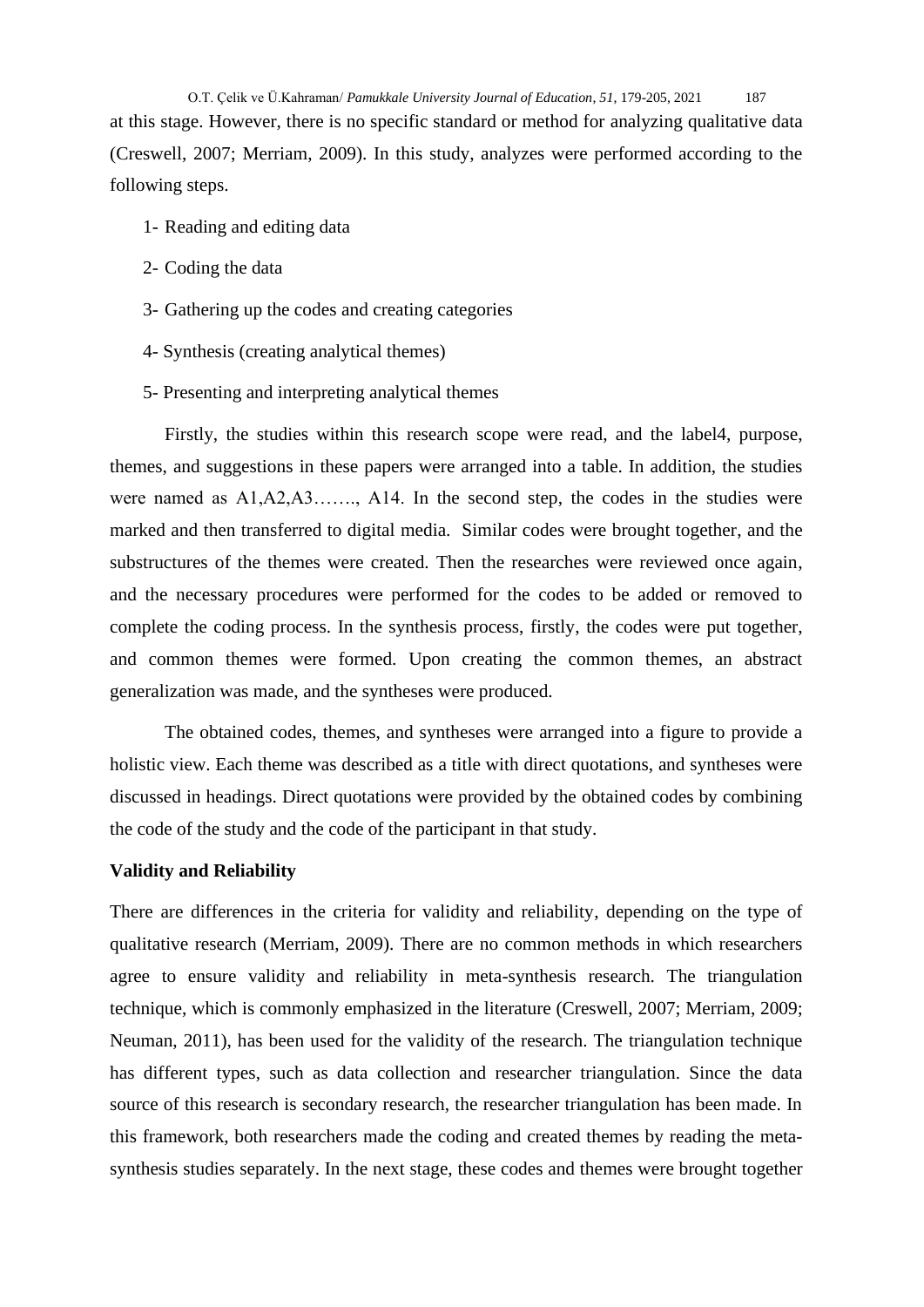188 O.T. Çelik ve Ü.Kahraman/ *Pamukkale University Journal of Education*, *51*, 179-205, 2021 and shared with two different researchers. The codes were discussed, and so themes were decided.

Reliability in qualitative research is related to the repeatability of the study. In other words, if the processes are repeated, similar results can be achieved. In this context, the criteria for inclusion in meta-synthesis studies included with these criteria, and data analysis were reported in detail. Finally, to support the themes, direct quotations from the studies included in the meta-synthesis were presented with the relevant study's code and enabled to be confirmed.

## **Findings**

Six themes and three syntheses were put together after analyzing the studies included in the meta-synthesis. The codes, themes, and synthesis obtained from these studies were explained and discussed under headings shown in Figure 1.

## **Themes**

## *Formal policies and practices at school*

This theme focuses on formal policies and the problems arising from school practices about the teachers in the teaching profession's early years. In many countries, preparatory programs are conducted under the name of initial training, training program, or induction to ensure the prospective teachers' adaptation to the profession. Within these programs are various practices such as seminars, observations, and in-service training. Unplanned or unnecessary activities might be perceived as a problem in training programs. Besides, the school administration's strict control over new teachers is perceived as a problem by teachers in terms of autonomy. Another major problem is that new teachers are given certain duties such as classroom management and keeping watch as if they were experienced teachers. In addition to this heavy workload, it is a fact that the school administration might give new teachers extra duties. Low salary and the lack of resources (course materials) are other issues considered a problem in the meta-synthesis (Mundzigwa & Magudu, 2013). Although wage policies vary from country to country, the lack of resources generally emerges as a problem in rural areas.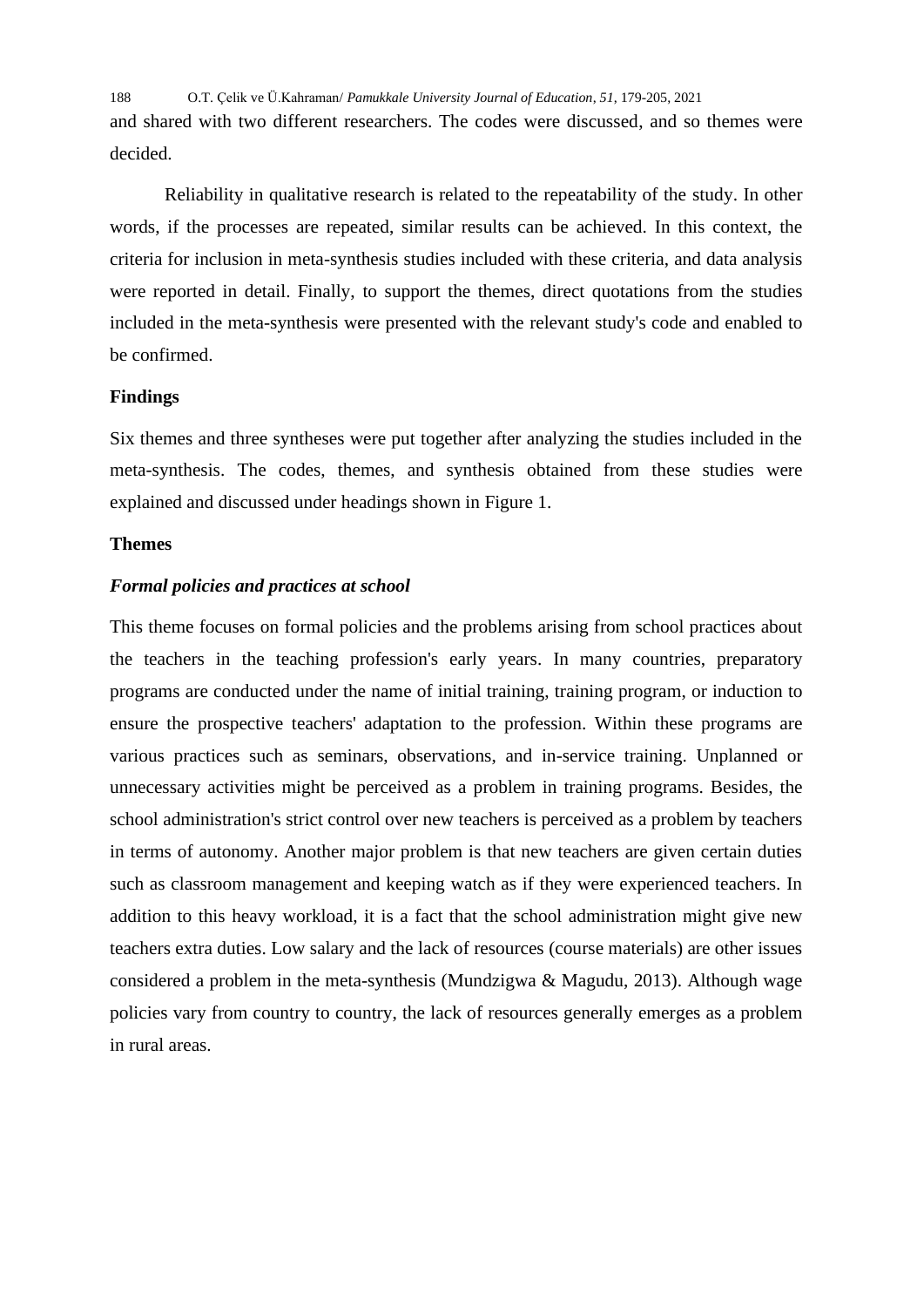

Figure 1.*The codes, themes, and synthesis*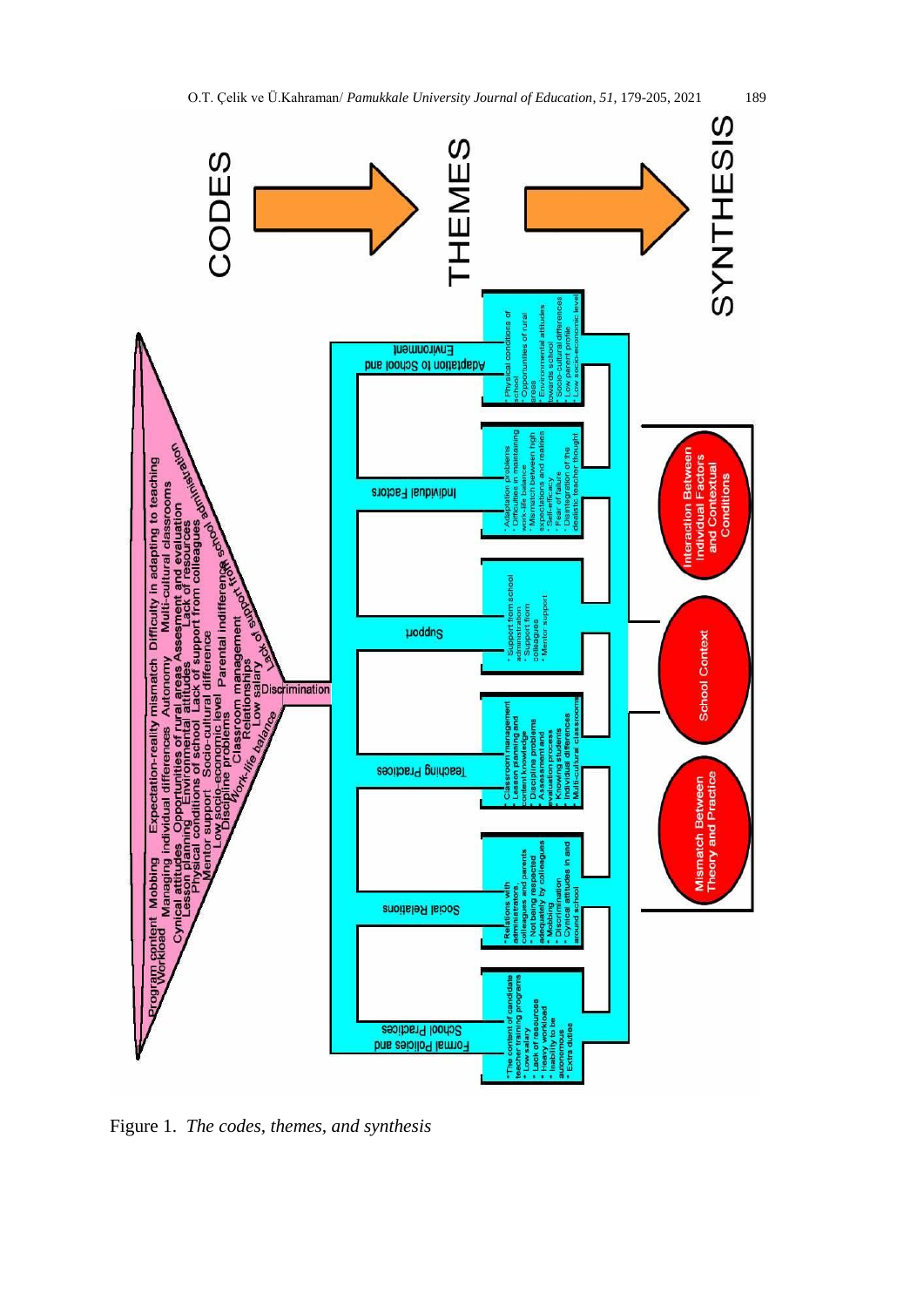190 O.T. Çelik ve Ü.Kahraman/ *Pamukkale University Journal of Education*, *51*, 179-205, 2021 Within this theme, direct quotations from the studies included in the meta-synthesis are as follows:

> *"Well, I was given too much administration work during my first year, which made me tired. Of course, I understand I had no choice then, but I still wish I hadn't been so fed up with that much work."(A1-Ms. Jeong).*

> *"Since the in-service training was not given earnestly, it's become usual to get a scolding from each inspector. We had to try to understand authority, correspondences, and responsibilities by asking around or deciphering the regulations on our own because the district directorate of national education was incapable of informing us about the correspondences and assumed we have innate knowledge about them." (A8-M16E).*

> *"I worked at school from 7 in the morning until half-past 6 at night. At night I would prepare for my lessons. I was used to working hard in my previous career, but as a teacher, you have to do so many new things, and you carry such a high responsibility" (A11).*

## *Social relations*

This theme focuses on the problems stemming from new teachers' relations with other colleagues within the school. Although these problems are often associated with school climate and culture, administrators and other colleagues' negative attitudes and behaviors are also perceived as problems by new teachers. Within social relations, new teachers may also have problems with parents. The issues with parents could result from families' high expectations and new teachers' incapability to meet these expectations and their lack of experience in managing the relationships. Cynical attitudes in the school environment refer to hostile attitudes and behaviors towards the organization or colleagues. These cynical behaviors may also occur as mobbing or discrimination. These adverse situations cause the inability to meet new teachers' self-esteem and damage their perceptions of dignity. Direct quotations from the studies included in the meta-synthesis within the scope of this theme are as follows: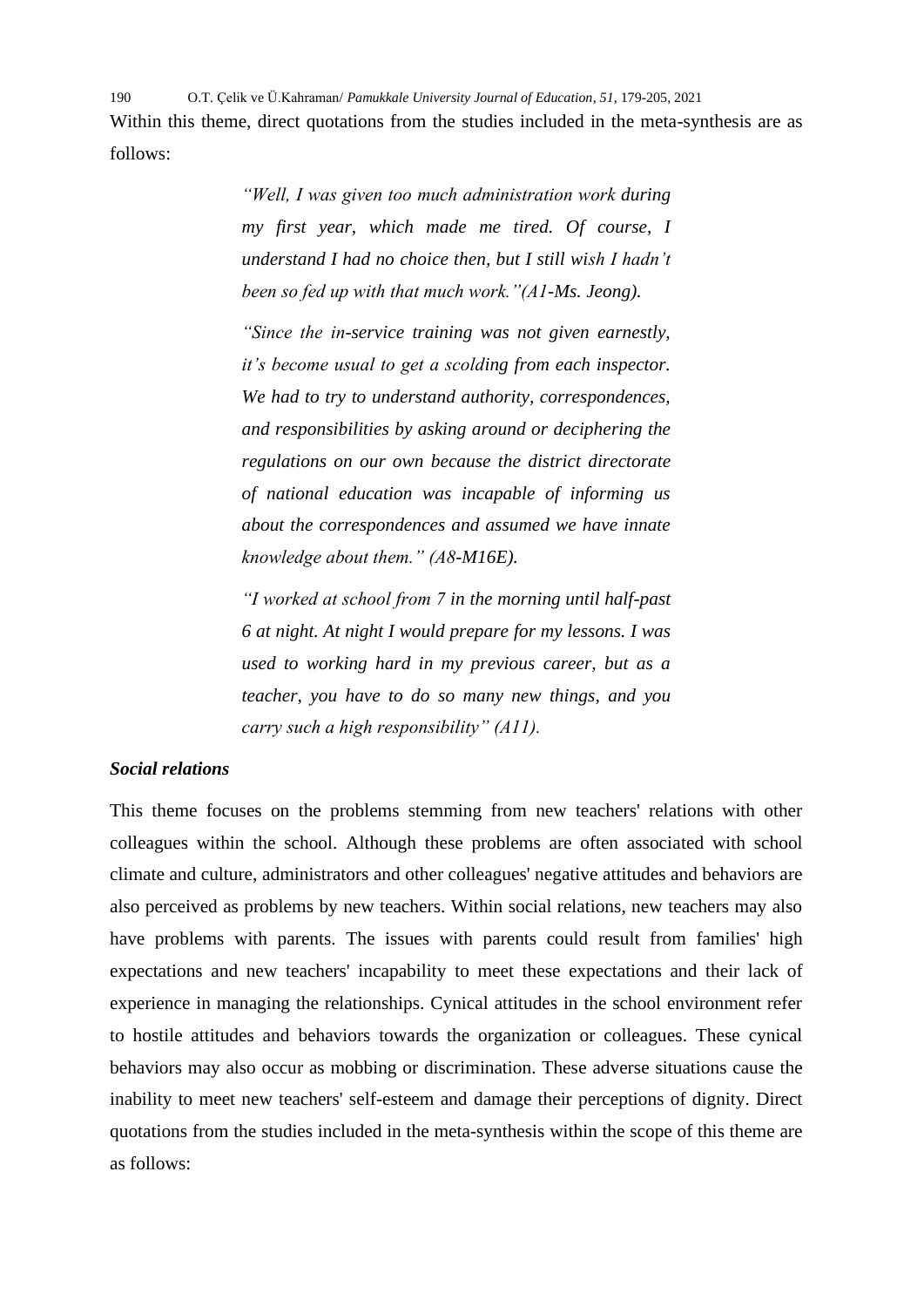O.T. Çelik ve Ü.Kahraman/ *Pamukkale University Journal of Education*, *51*, 179-205, 2021 191 *"Sometimes the parents want my number, but I don't give it to them - I want to keep my privacy, and I didn't want to talk to them on the weekends or my holiday, so I let the social worker do the work, and the parents can come any time during the day." (A2).*

*"You know, sometimes accidents happened. I do not know exactly everything about it because I would not have been there when it happened. Sometimes they come in. What is this on her cheek? How did she get this scratch? That is the only thing parents make pressure." (A5-Sally).*

*"A relationship with a colleague broke down, and I didn't realize that people weren't talking to me anymore. That was very difficult because all the new teachers sit together in the same area. It was upsetting because I felt they were passing judgment" (A10-NQT5).*

#### *Teaching practices*

This theme focuses on the problems faced by new prospective teachers in putting their academic knowledge and skills into practice. Teaching requires professional knowledge and skills to be reflected in practice. In this context, it is possible to suggest that new teachers have difficulties transferring their theoretical knowledge into practice in classroom management, planning, assessment, and evaluation, knowing students, managing individual differences, and dealing with problematic students. Another major problem is new teachers' lack of knowledge about the curriculum and its content. Teachers consider this lack of knowledge as a problem for themselves. Direct quotations from the studies included in the meta-synthesis within the scope of this theme are listed below:

> *"One of the major challenges was to be responsible for a class with 15 non-native Norwegian speakers from different countries and very different backgrounds" (A3- 6).*

> *"Since I work as a teacher in Istanbul, there are various students from all over Turkey in the classroom, and they*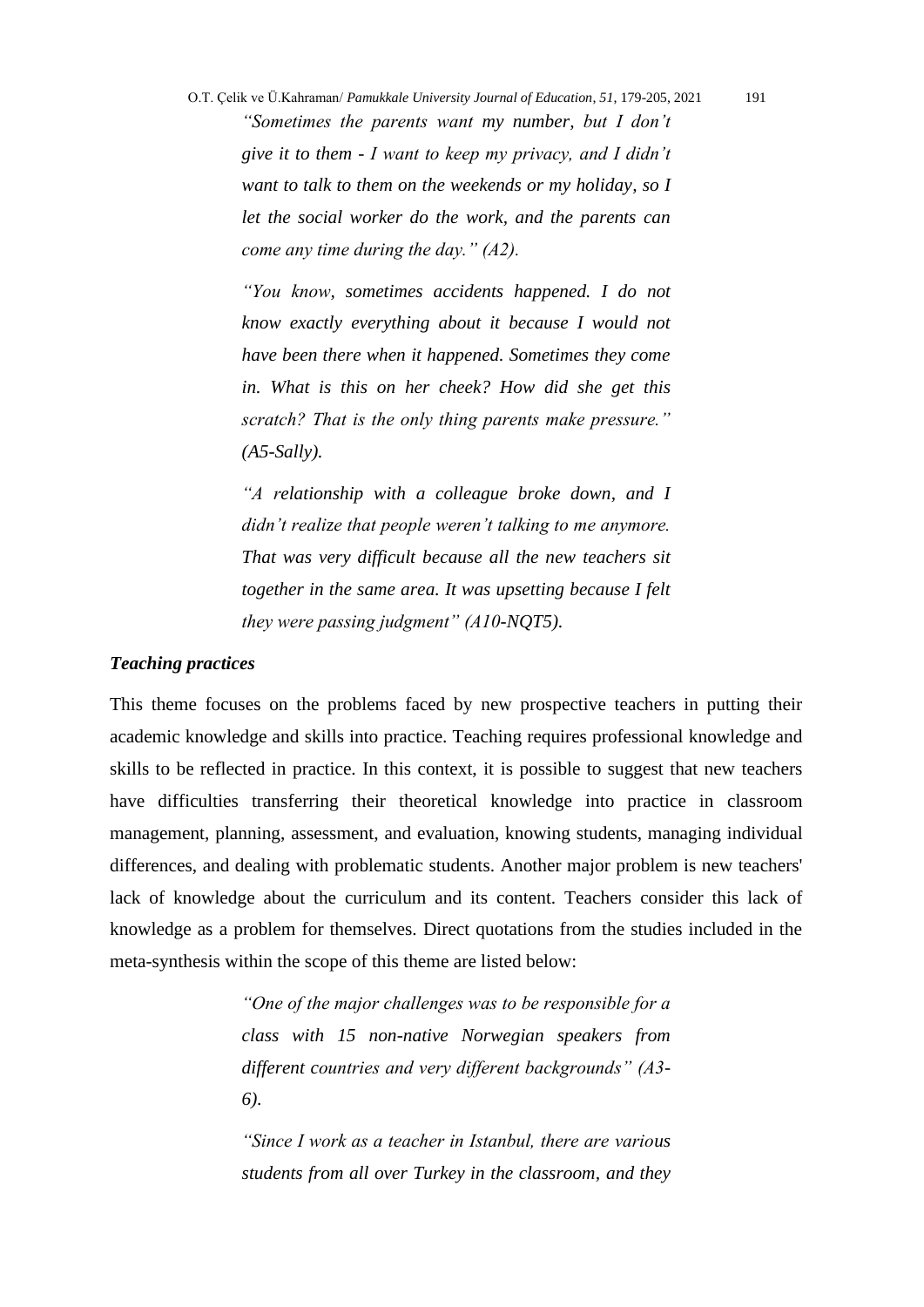192 O.T. Çelik ve Ü.Kahraman/ *Pamukkale University Journal of Education*, *51*, 179-205, 2021 *come from different cultures from each other, which caused difficulties in classroom management because I didn't have enough experience before." (A6).*

> *"I think I know how to prepare questions, but sometimes I don't know how hard the questions should be. Sometimes, I see that the students fail at an exam that I supposed it was an easy one, and I see the results I didn't expect to see. Possibly, this is because I don't know my students well enough, or they don't repeat what I taught adequately." (A7-Ö7).*

> *"I need to improve my classroom management. My 33 students are a vivacious bunch" (A13).*

## *Support*

This theme focuses on the lack of support that new teachers cannot get from the school administration and colleagues. Teachers need professional sharing, psychological, and social support to overcome the problems they face in the early years of the teaching profession, adapt, and gain professional identity. With mentoring practices, in this context, it is aimed to provide support to new teachers. However, teachers might not get sufficient support due to the mentor or mentoring system's reasons. Also, support is a multifaceted process involving the school administration and colleague support. Teachers who do not get sufficient support from their colleagues and the school administration are likely to have problems or have difficulties in dealing with issues. Direct quotations from the studies included in the metasynthesis within the scope of this theme are as follows:

> *"My mentor was from a different branch. I could easily answer my questions about paperwork, but I didn't support teaching and my branch. I didn't get much support about what to do about class activities." (A6)*

> *"No way would I go to that person again (Deputy Principal). I didn't know who else to go to if I had a troublesome student. Trying to survive yourself is a huge thing. The sense of isolation on the staff, and you don't know who to go to" (A10, NQT2)*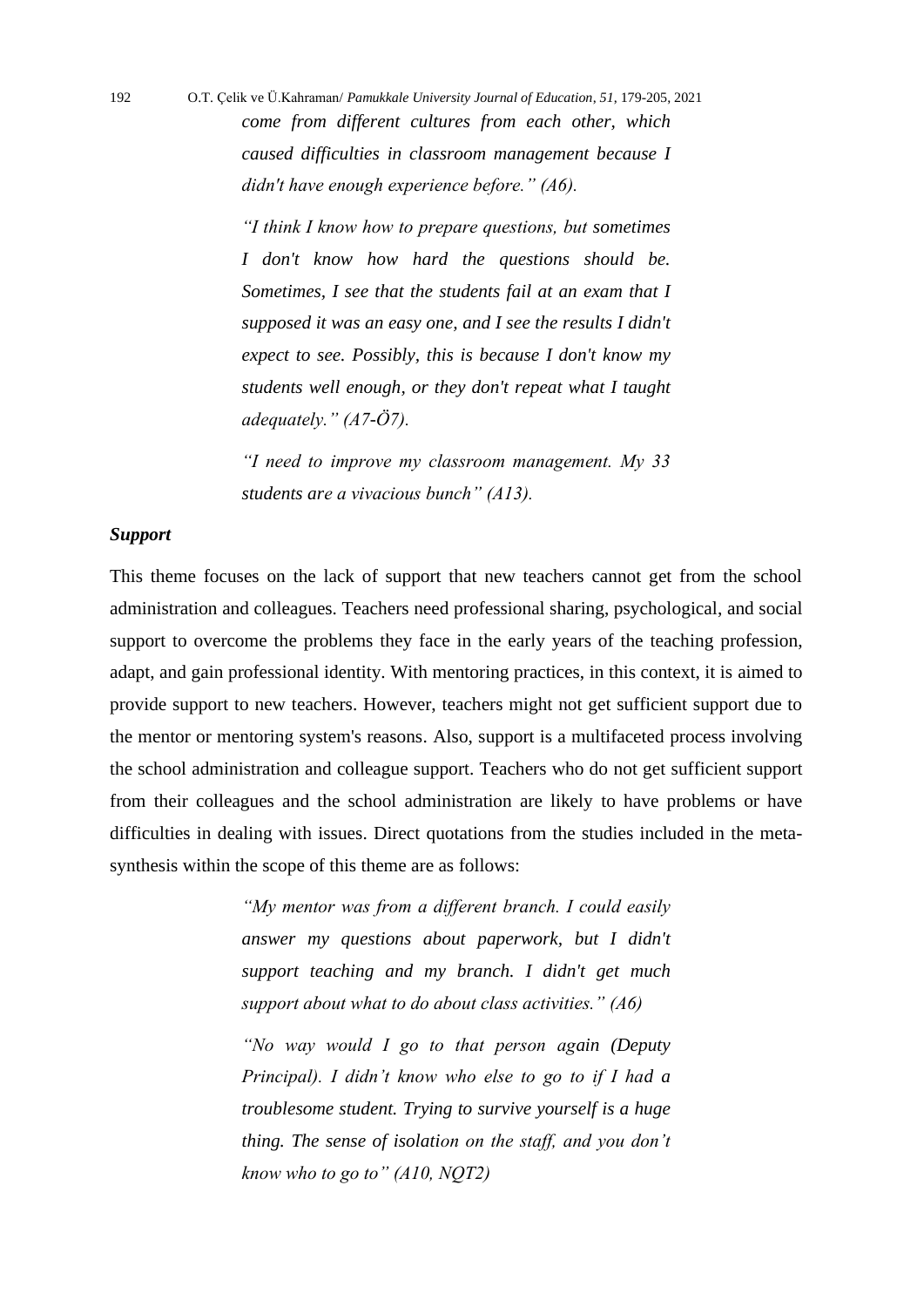O.T. Çelik ve Ü.Kahraman/ *Pamukkale University Journal of Education*, *51*, 179-205, 2021 193 *You had to figure it all out yourself … That was the main reason why I had so much trouble in my first year. They left me to my faith. Nobody guided me at all, although I often asked for [support or supervision] (A13).*

## *Individual factors*

This theme focuses on the problems caused by individual factors as well as environmental factors. Although the sources of the problems experienced by new teachers are different, their characteristics may also be the problems' source. The problems grouped under this theme, such as low self-efficacy, fear of failure, maintaining work-life balance, and adaptation to the profession, are closely related to individuals' capacity to adapt and their belief in dealing with problems and competency. Direct quotations from the studies included in the meta-synthesis within the scope of this theme are as follows:

> *"I go into the Internet every day now, even on the weekends. I have to stop because it eats me up. When students send me an e-mail in the evening, I answer back on Friday night or Saturday morning. It's my fault"(A3- 9).*

> *"It's like being thrown in a cage of wild animals. That first week was like oh my gosh! These kids are different. They're not what I thought they would be, not at all. I thought if someone would say "we don't do that" or "walk," and they would just do it." (A5-Lisa).*

#### *Adaptation to school and environment*

This theme focuses on the areas that make it difficult for new teachers to adapt to school and the environment. In this context, the school's physical conditions, the opportunities of the region, the environment's view of the school, the socio-economic conditions of the families, and their interest in the school are the factors that make adaptation to school more difficult for teachers. Besides, teachers may also encounter adaptation problems in regions with different socio-cultural characteristics they are unfamiliar with. Direct quotations from the studies included in the meta-synthesis within the scope of this theme are as follows:

> *"I have adaptation difficulties in many ways. The society's lifestyle and their way of raising children are*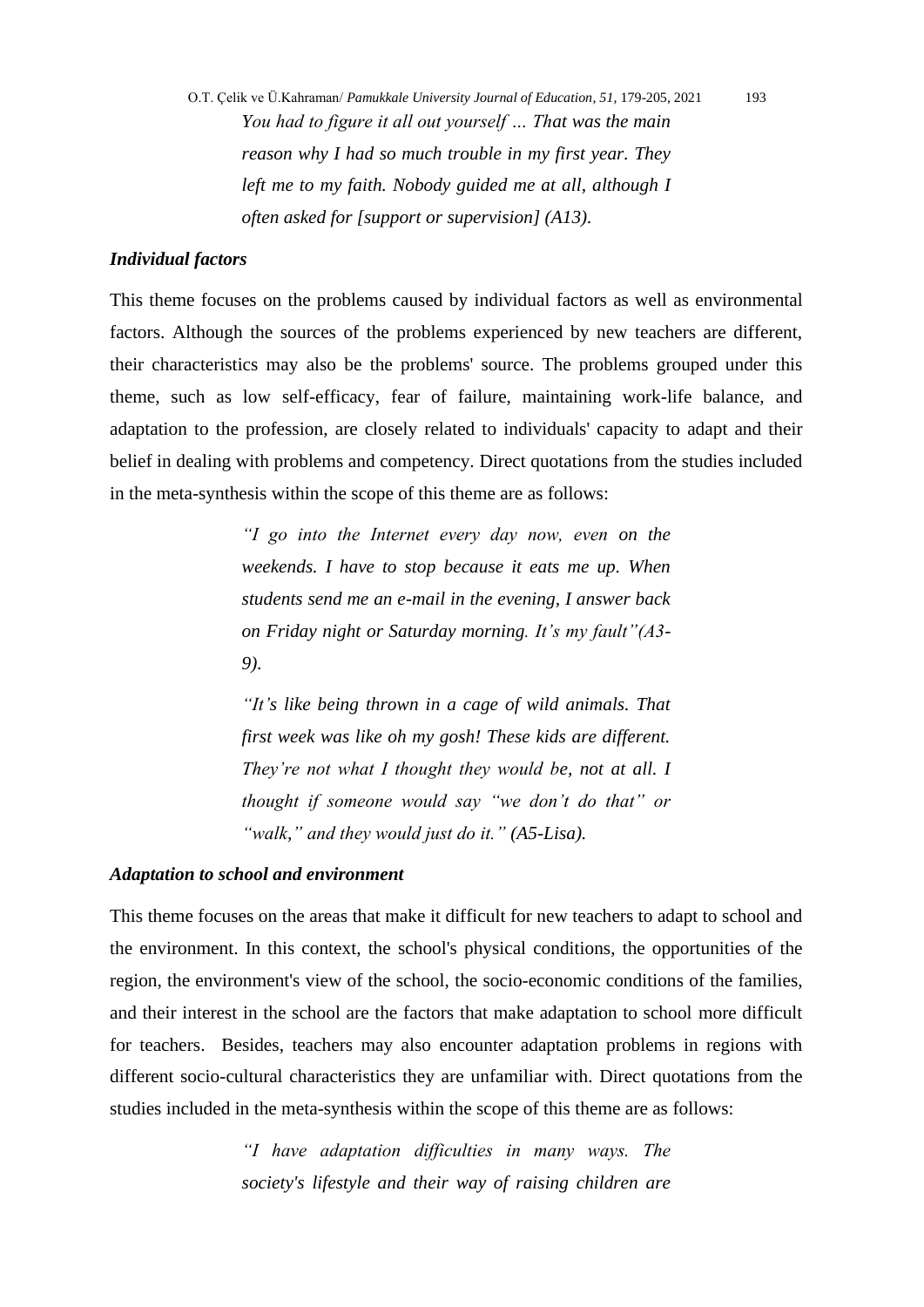194 O.T. Çelik ve Ü.Kahraman/ *Pamukkale University Journal of Education*, *51*, 179-205, 2021 *not the things I adopt in terms of the issues they care."* 

*(A6).*

*"We have transportation problems; no regular transportation service is available from the village to the district of the city. We also have a water problem: we have to supply our drinking water in buckets since city water is not enough. We are having problems with electricity as well: power cut is experienced continuously." (A8-M20E).*

### **Meta-synthesis**

Under this heading is given the syntheses obtained due to the second-level abstraction of the research results and suggestions of the themes extracted from the studies included in the meta-synthesis. In this context, three syntheses are obtained: the difference between theory and practice, school context, and teaching training policies. These syntheses shed light on the source of the problems experienced by new teachers in the teaching profession. The syntheses also refer to the outcome of meta-synthesis studies. Versatile evaluations, research results, and suggestions related to the syntheses are discussed below under headings.

### *The mismatch between theory and practice*

The first career step of the teaching profession begins with undergraduate education. This period includes a formal education process in which the theoretical knowledge about the profession is gained, and specialization is provided. At the end of this period, prospective teachers are expected to transform their understanding and knowledge of curriculum, children, learning, and pedagogy into practical classroom activities (Fottland, 2004). Prospective teachers assume that they have the knowledge and skills required for teaching, and they have the enthusiasm to put these into practice as soon as possible. Schuck, Aubusson, Buchanan, and Russell (2012) described the feelings and thoughts of the prospective teachers in the first months of teaching as follows**:**

"…The first months of teaching are like traveling on a speed train for teachers who have just begun teaching. Teachers who are very happy to have begun teaching at a school look forward to teaching. They spend their happy days presuming that they have planned the activities and first classes that will motivate students."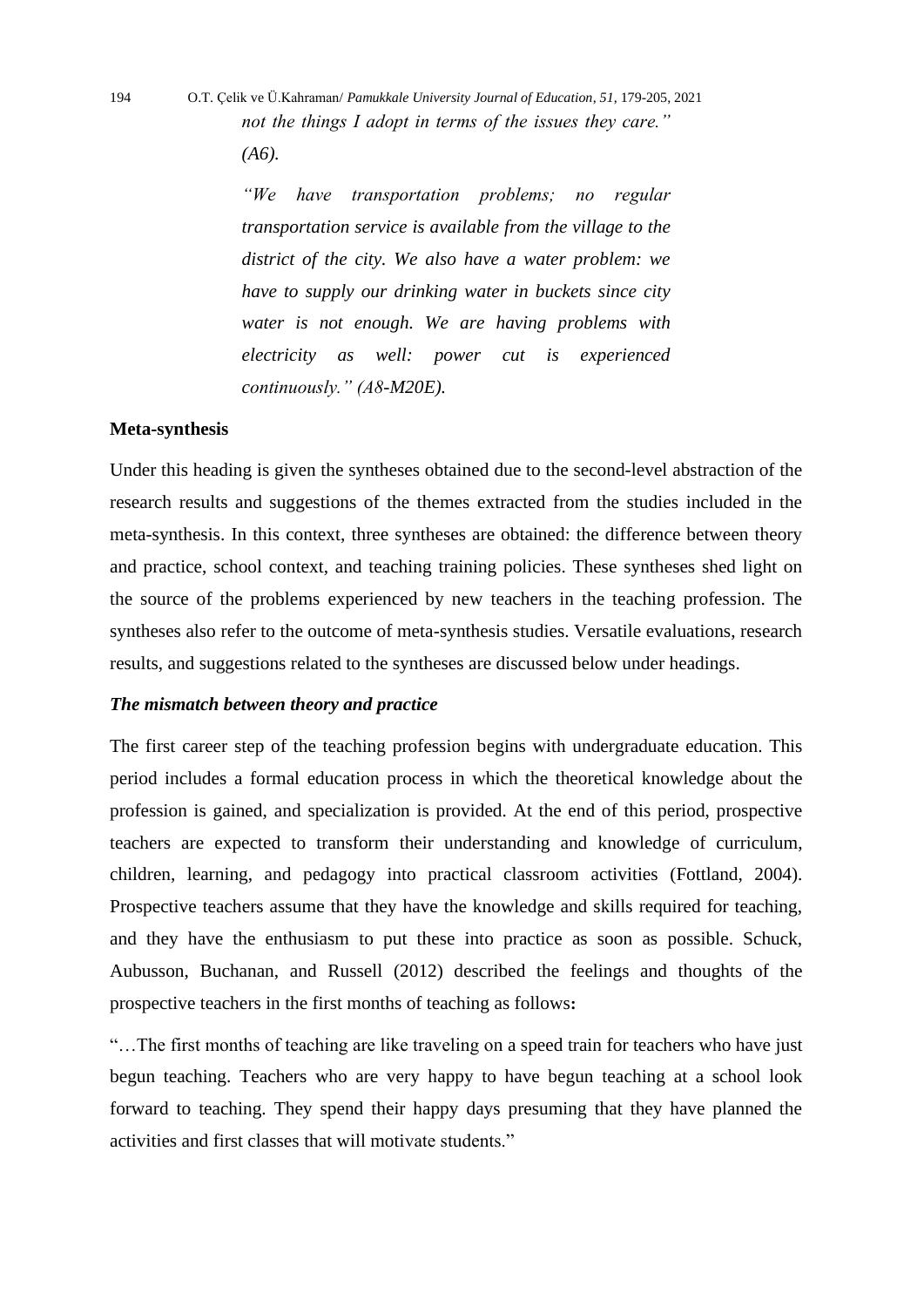Apart from new teachers' enthusiasm, the inconsistencies between their ideals and classroom realities, inadequacies, and not feeling ready require prospective teachers to enter into an intense struggle (Aydın, 2018). This discrepancy between teachers' theory and practice is referred to as "praxis shock" (Keltchermans & Ballett, 2002) in the literature. The differences between theory and practice lead to anxiety in new teachers. According to Sandlin, Young & and Karge (1993), teachers who can not integrate theoretical knowledge with practice begin to experience pressure on three levels. These are anxious about whether they will be able to continue their teaching career, worry about not being able to fulfill their actual teaching duties, and finally, anxiety about influencing their teaching skills and students' learning capacity. In this context, extra attention must be paid, especially to applied programs (Gujarati, 2012; Helms-Lorenz, Van de Grift & Maulana, 2016). Teaching is a profession that requires integrating essential knowledge with practice. Fantilli and McDougall (2009) stated that pre-service educational institutions could better prepare prospective teachers for the teaching profession by providing training service in areas that reflect teaching reality. To eliminate the mismatch between theory and practice, prospective teachers' experiencing teaching practices in authentic classroom environments, especially during the undergraduate education process, and facing the potential problems they may encounter in their teaching career in advance will both contribute to their professional development and reveal the weaknesses they will need to strengthen. In this context, giving priority to the practice in pre-service education may reduce the risk of new teachers' experiencing the praxis shock. Candidate teacher training programs are implemented in many countries (Turkey, Israel, Netherlands, USA, etc.) to bridge theory and practice. After theory-based pre-service training, practice-oriented candidate teacher training programs can reduce the praxis shock as well.

### *School-environment context*

The nature of the relations in the school and with the environment and the conditions of the region were brought together in this synthesis. The culture, geographical conditions, and socio-economic level of the families in the school where teachers begin to work might be the source of the problems experienced. They may affect the severity of the issues. Kozikoğlu and Senemoğlu (2018) underlined that the difficulties prospective teachers experience in relations with the society might stem from the factors such as prospective teachers' being unfamiliar with the region and the differences in terms of culture, language, socio-economic level, and education level of people, and their interests. Zetlin, MacLeod, and Kimm (2012)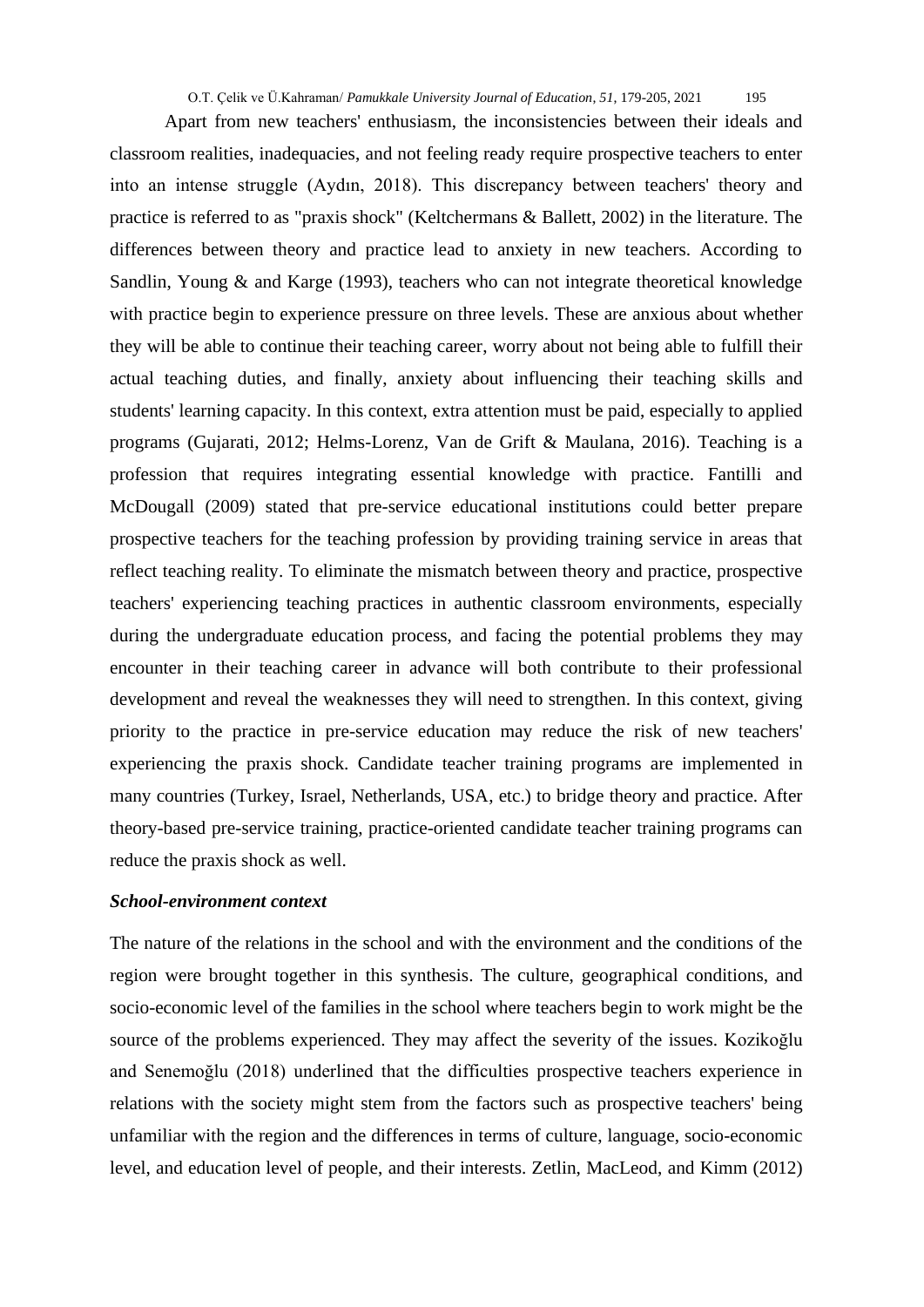determined that the problems faced by prospective teachers in different levels of schools and regions (cities, towns, etc.) differed. The region's conditions are considered the source of the problems, such as families' low interest in the school and socio-economic problems in the studies included in the meta-synthesis (Dias-Lacy & Guirguis, 2017; Kozikoğlu & Senemoğlu, 2018; Mudzingwa & Magudu, 2013).

School culture and climate constitute another critical issue. New teachers need help to understand the importance of teaching and to find resources that will enable them to continue their work effectively and satisfactorily (McCann & Johannessen, 2014). New teachers can find sufficient support to overcome problems, and they can gain a professional identity in a short time in schools with a supportive culture and an open climate. As stated in the literature on effective school research and school leadership, the environment also plays a vital role in helping teachers progress in their professional careers and maintain their teaching (Lam, 2014). Given the effect of school administration and culture on new teachers' attitudes towards students and their experiences in teaching, Kozikoğlu and Senemoğlu (2018), seeing the candidacy period as an acculturation period, stated that it is necessary to provide suitable opportunities for new teachers and encourage them to cooperate with experienced teachers. Smith and Ingersoll (2004) concluded that prospective teachers supported by mentor teachers and collaborate with other teachers in the planning process are less likely to quit or get transferred to another school in the first years of their teaching career. The principals have a significant impact on the supportive school culture and the professional development of newly recruited teachers. According to Bredeson and Johansson (2000), principals, as the leaders of teaching, have a significant role in teacher learning in creating a learning environment, designing professional development, determining its content, presenting, and finally evaluating it. In this context, the school culture, school climate, and the principals, who have a significant impact on these, maybe a source of the problem and maybe a source of professional development.

### *Interaction between individual factors and contextual conditions*

Although there are common problems for newly-recruited teachers, they do not experience the same issues. It is a limitation to explain the problems encountered by new teachers only with environmental conditions. Under this synthesis is evaluated the interaction between individual factors and the environment. Personal factors are sometimes the source of the problems; however, they can also be determinant in coping with the environment's issues and resisting them. In this context, new teachers with high self-efficacy and adaptability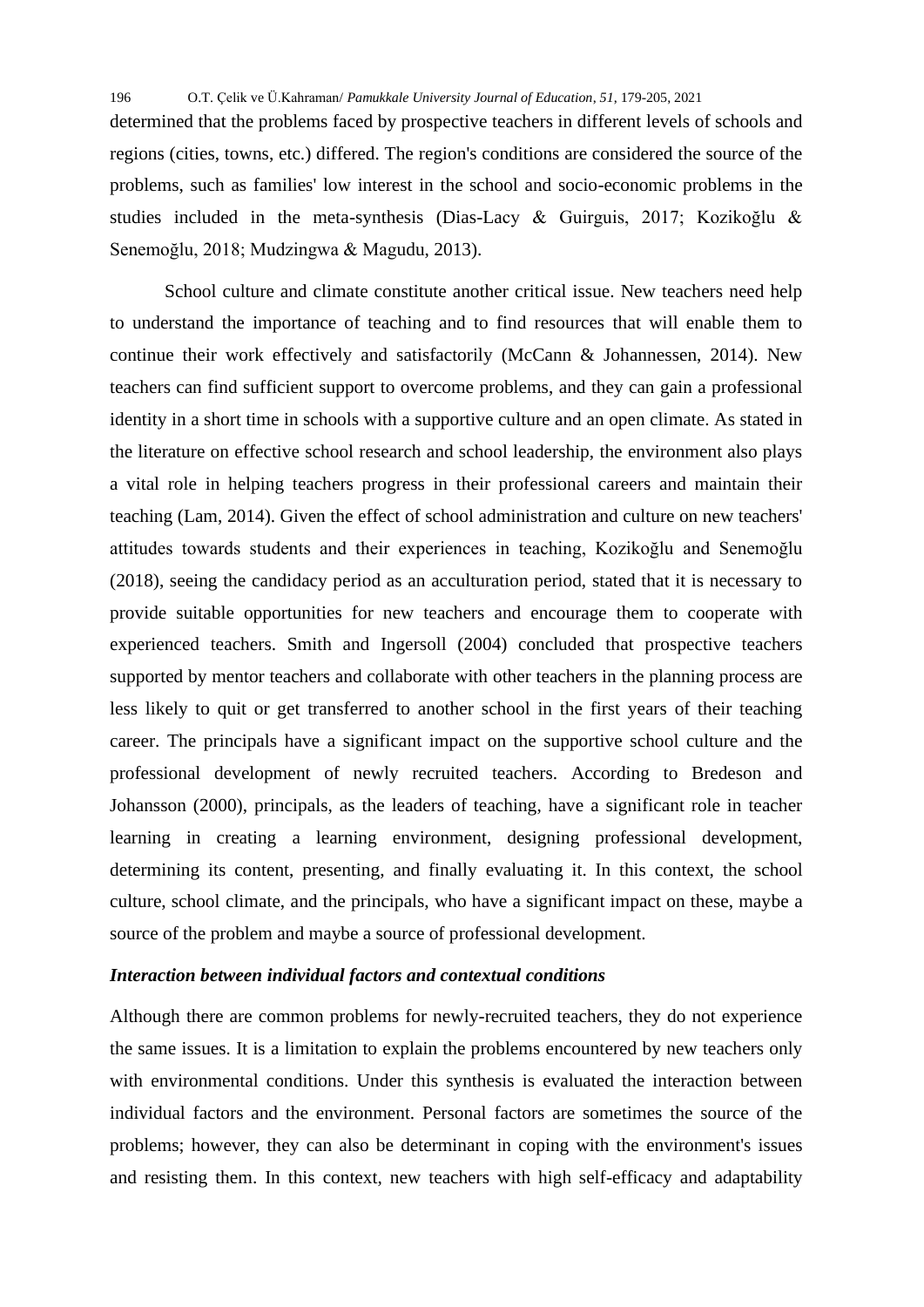O.T. Çelik ve Ü.Kahraman/ *Pamukkale University Journal of Education*, *51*, 179-205, 2021 197 capacity are more successful in overcoming them. According to Bullough (1989), whether new teachers will face problems depends on the interaction between personal characteristics and contextual conditions. The skills, understandings, and attitudes new teachers bring to the classroom and the school context determine what kind of problems teachers will face.

Honng (2012) compared the resistance reactions between the teachers who left the profession and the teachers who go on teaching; both groups stated that they have similar problems: teachers who left the profession have the beliefs that lay heavy burdens that may cause stress and emotional exhaustion on them, while those who go on teaching set boundaries in their relations with the students and tend to take measures against the situations that would leave them in a difficult situation. In addition, it was also found that the teachers who left the profession referred to their personality traits when they encountered unwanted student behaviors and the problems related to classroom management, and they consequently experienced a decrease in their self-efficacy; on the other hand, the teachers who continued teaching maintained strong self-efficacy beliefs with the support of school administrators. Meristo and Eisenschmidt (2014) determined that school climate and administrators' support influenced new teachers' self-efficacy beliefs. As a result, it can be suggested that self-efficacy perception, capacity to deal with problems, professional knowledge, and skills related to the profession, and adaptation capacity in new teachers are vital factors in dealing with issues and can be the source of problems.

### **Conclusion and Suggestions**

After graduating from teacher training programs, new teachers who began their teaching career try to transform their pedagogical knowledge into teaching and curricular knowledge into practice. However, prospective teachers face many problems, including praxis shock, and have difficulties when they start teaching. Novice teachers' experiences in this period significantly determine whether they will create a professional identity, develop their professional skills, and continue to work efficiently or not. In this context, identifying the problem areas and sources of problems new teachers experience is highly important for the measures to be taken and the developed policies. In the related literature, many studies focus on the general issues and more specific aspects of these problems new teachers face in the teaching profession's early years. Although the cultures, regions, and education systems vary, the related literature points to similar problems. In the current study, in this context, the studies' research results using qualitative methods on the problems new teachers face in the early years of teaching were brought together and synthesized.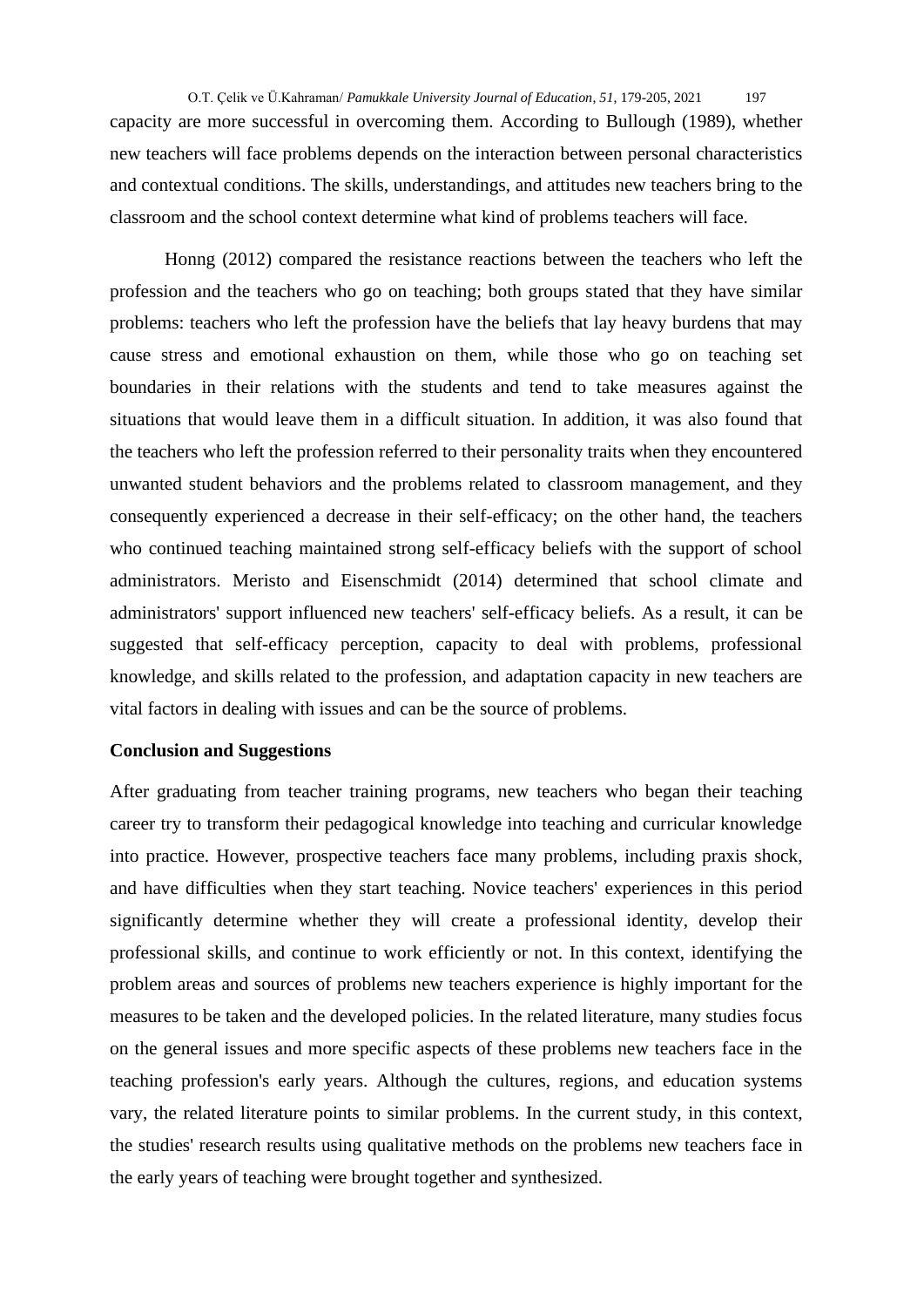As a result of the research, six themes were determined to identify new teachers' problem areas: official policies and school practices, social relations, teaching practices, support, individual factors, and adaptation to school and environment. Although these themes refer to the problem areas, the main reasons lying under these problems are more important for the policies to be developed as a solution. With a second level abstraction, three syntheses were obtained for the main source of this study's problems. These are as follows: the mismatch between theory and practice, school-environment context, and the interaction between individual factors and contextual conditions. The syntheses obtained through the research were discussed and explained in line with the literature. Finally, the following suggestions have been made based on the research results and the syntheses deduced from the results, suggestions, findings, and interpretations of the meta-synthesis studies. These are practice and policy-oriented recommendations, emphasizing reducing the problems new teachers may face and making adaptation to teaching easier for them.

## *Suggestions for practice*

- Teacher training institutions' providing education in accord with the realities of education,

- Collaborating with universities within the context of teacher training to help teachers (prospective teachers) overcome potential difficulties and improve themselves,

- Giving weight to the applied training programs in the pre-service period to increase prospective teachers' perceptions of self-efficacy and decrease the gap between theory and practice,

- Avoiding giving challenging classrooms and full-time duties to newly-appointed teachers; setting time aside for new teachers to improve themselves by reducing their workload,

- Providing teachers with training programs about the general problems they may encounter in the early years of teaching as well as the specific problems in their branches,

- Providing opportunities for new teachers to develop positive relationships with students and colleagues,

- Assigning new teachers in the areas with challenging conditions after they gain experience and complete the adaptation process instead of choosing such schools as their first place of duty,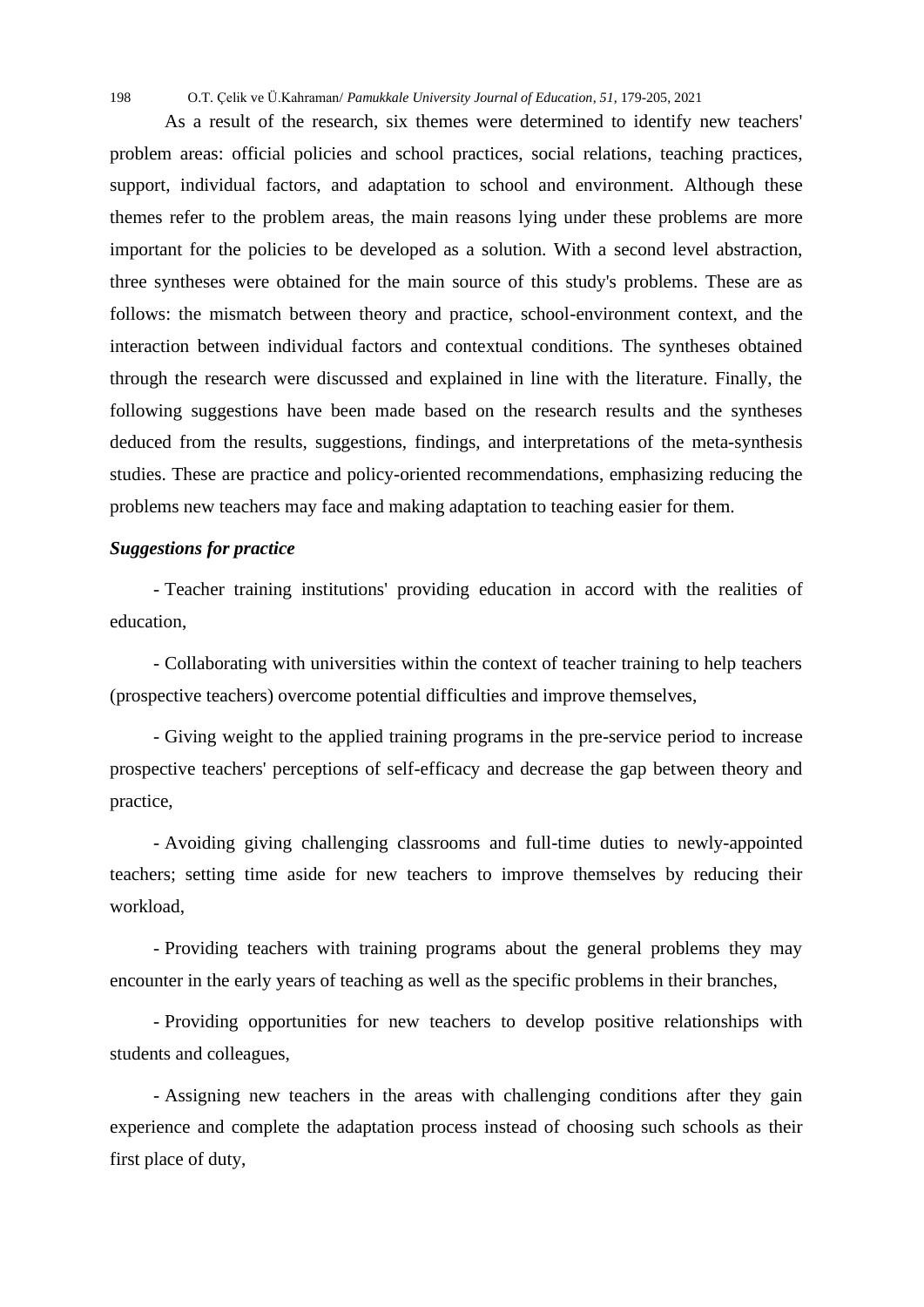As leaders and mentors, school administrators should develop practices and opportunities that will contribute to prospective teachers' professional development.

## *Suggestions for policy*

- Creating initial training programs to develop a supportive school culture and meaningful and transparent relations,

- Developing effective mentoring practices,

- Developing mechanisms to support new teachers' collaborative activities, to help them express their particular needs, and ensure that their opinions are heard,

- Creating professional learning community practices sensitive to new teachers' needs and sharing their knowledge and experiences.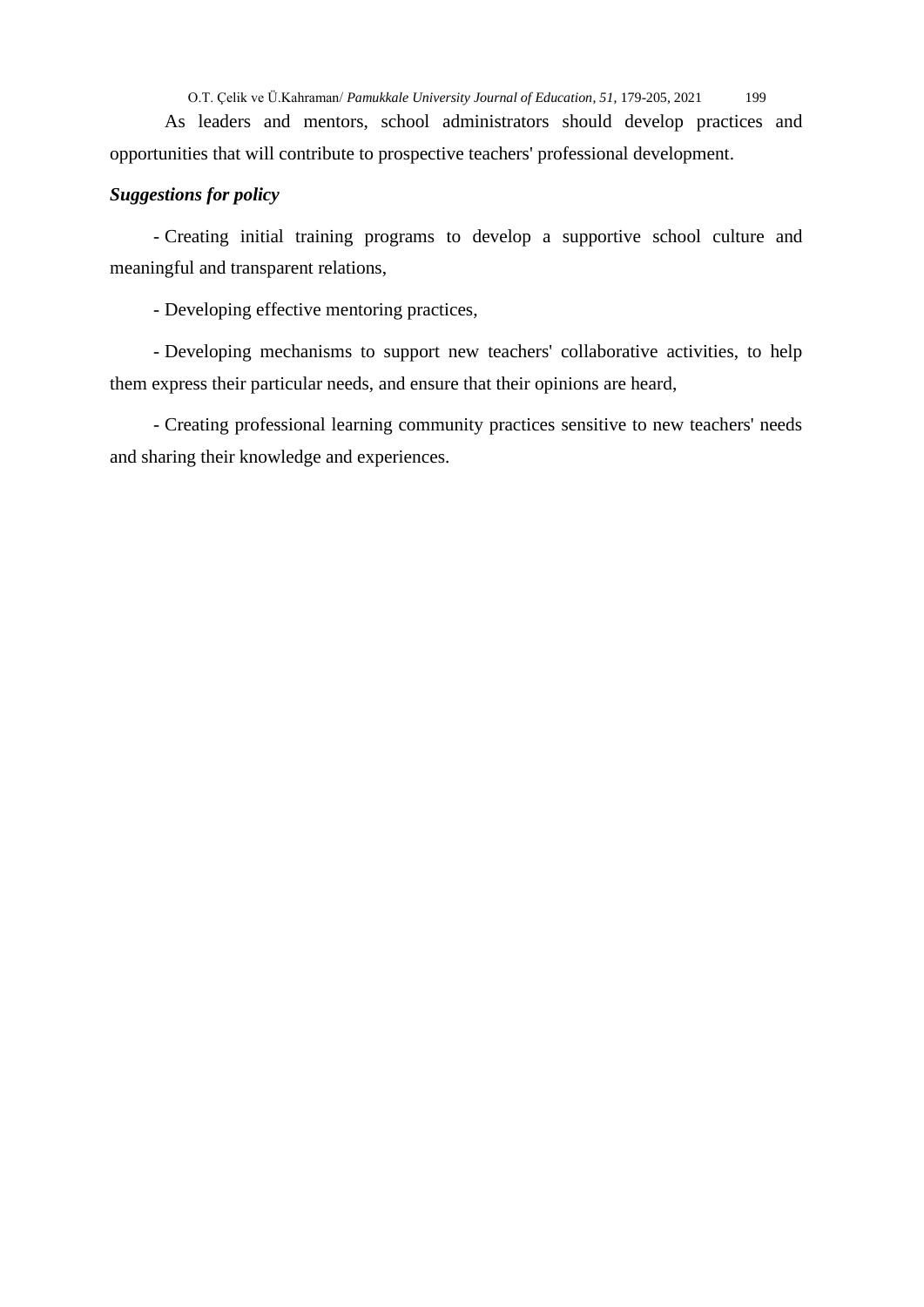- Aitken, R.,& Harford, J. (2011). Induction needs of a group of teachers at different career stages in a school in the Republic of Ireland: Challenges and expectations. *Teaching and Teacher Education, 27*(2), *350-356.*
- Alhija, F. N. A.,& Fresko, B. (2010). Socialization of new teachers: Does induction matter?. *Teaching and Teacher Education, 26*(8), 1592-1597.
- Aydın, İ. (2018). Teacher career cycles and teacher professional development. *Journal of Human Sciences, 15*(4), 2047-2065.
- Bakioğlu, A. (1996). Öğretmenlerin kariyer evreleri*. II. Ulusal Eğitim Bilimleri Sempozyumu Bildiri Metinleri*, M.U Atatürk Eğitim Fakültesi Yayınları.
- Boakye, C.,& Ampiah, J. G. (2017). Challenges and solutions: the experiences of newly qualified science teachers. *SAGE Open,* 7(2), 1-10.
- Bondas, T.,& Hall, E. O. (2007). Challenges in approaching metasynthesis research. *Qualitative Health Research, 17*(1), 113-121.
- Bredeson, P. V. & Johannson, O. (2000). The school principal's role in teacher professional development*. Journal of In-Service Education, 26*(2), 385-401.
- Bullough, R. V. (1989). Teacher education and teacher reflectivity. *Journal of Teacher Education, 40(*2), 15-21.
- Cantú, M.,& Martínez, N. H. (2006). Problems faced by beginning teachers in private elementary schools: A comparative study between Spain and Mexico. *Revista Electrónica de Investigación Educativa, 8*(2), 1-16.
- Caspersen, J.,& Raaen, F. D. (2014). Novice teachers and how they cope. *Teachers and Teaching, 20*(2), 189-211.
- Creswell, J. W. (2007). *Qualitative inquiry and research design: choosing among five approaches* (2nd. Ed.). London: Sage Publications.
- Darling-Hammond, L. (2003). Keeping good teachers: Why it matters, what leaders can do. *Educational Leadership, 60*(8), 6-13.
- Dias-Lacy, S. L.,& Guirguis, R. V. (2017). Challenges for new teachers and ways of coping with them. *Journal of Education and Learning, 6*(3), 265-272.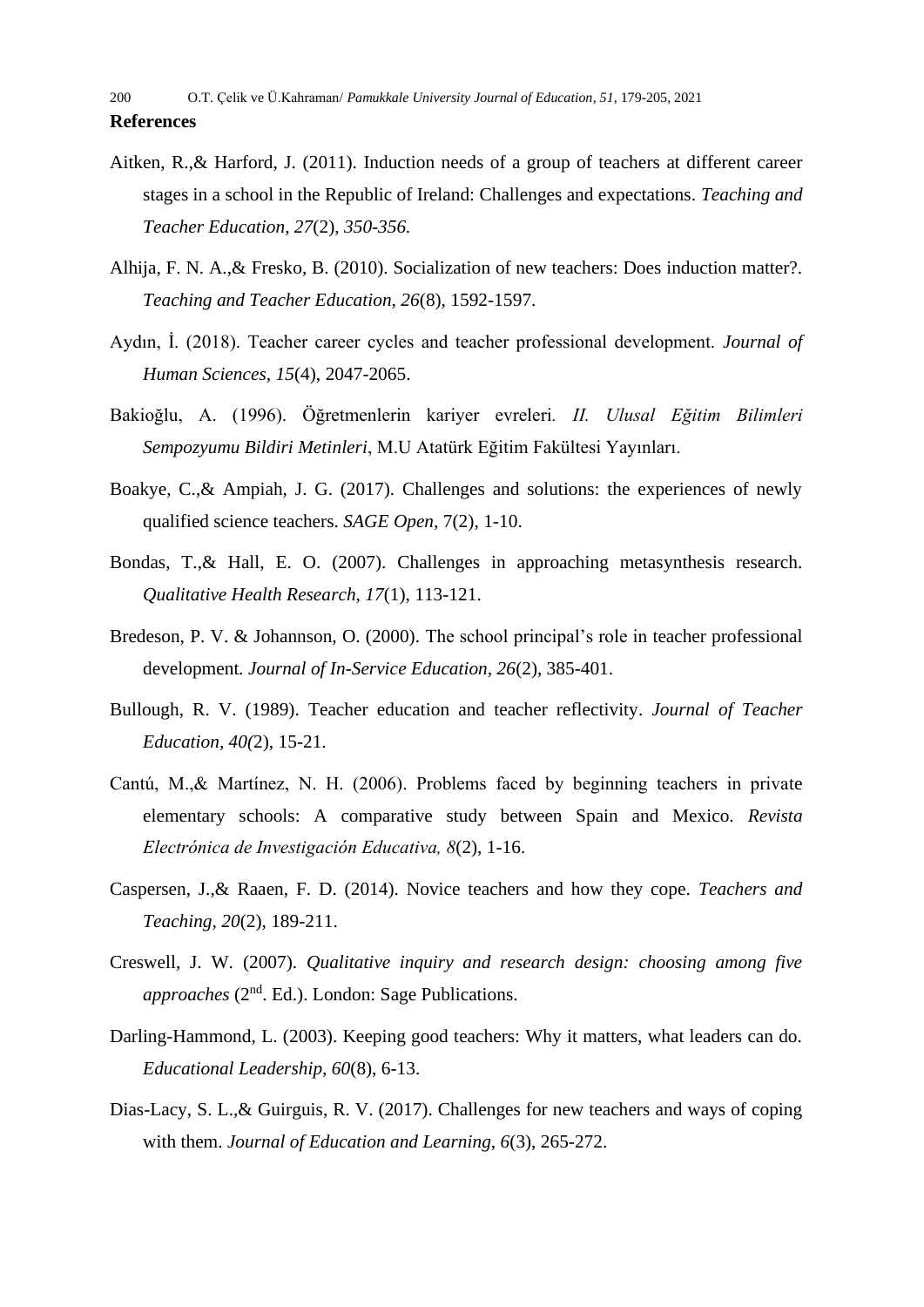- Dickson, M., Riddlebarger, J., Stringer, P., Tennant, L., & Kennetz, K. (2014). Challenges faced by Emirati novice teachers. *Near and Middle Eastern Journal of Research in Education*, *4,* 1-10.
- Dropkin, S.,& Taylor, M. (1963). Perceived problems of beginning teachers and related factors. *Journal of Teacher Education, 14*(4), 384-390.
- Fantilli, R. D.,& McDougall, D. E. (2009). A study of novice teachers: Challenges and supports in the first years. *Teaching and Teacher Education, 25*(6), 814-825.
- Feiman-Nemser, S. (2001). From preparation to practice: Designing a continuum to strengthen and sustain teaching. *Teachers College Record,* 103, 1013–1055.
- Fetherston, T.,& Lummis, G. (2012). Why Western Australian secondary teachers resign. *Australian Journal of Teacher Education, 37*(4), 1-20
- Fottland, H. (2004). Memories of a fledgling teacher: a beginning teacher's autobiography. *Teachers and Teaching, 10*(6), 639-662.
- Gaikhorst, L., Beishuizen, J., Roosenboom, B., & Volman, M. (2017). The challenges of beginning teachers in urban primary schools. *European Journal of Teacher Education, 40*(1), 46-61.
- Gömleksiz, M. N., Kan, A. Ü., Biçer, S., & Yetkiner, A. (2010). Mesleğe yeni başlayan sınıf öğretmenlerinin yaşadıkları zorluklarla öğretmen adaylarının yaşayabilecekleri zorluklara ilişkin algılarının karşılaştırılması. *E-Journal of New World Sciences Academy, 5*(3), 12-23.
- Gujarati, J. (2012). A comprehensive induction system: A key to the retention of highly qualified teachers. *The Educational Forum, 76*(2), 218-223).
- Gülay, A.,& Altun, T. (2017). Göreve yeni başlayan öğretmenlerin yeterlik algılarının ve karşılaştıkları sorunların belirlenmesi. *Dicle University Journal of Ziya Gokalp Education Faculty, 31,* 738-749.
- Hayes, D.,& Chang, K. (2017). South Korean novice English language teachers' experience of ınduction into teaching. *English Teaching, 72*(1), 49-71.
- Helms-Lorenz, M., Van de Grift, W., & Maulana, R. (2016). Longitudinal effects of induction on teaching skills and attrition rates of beginning teachers. *School Effectiveness and School Improvement, 27*(2), 178-204.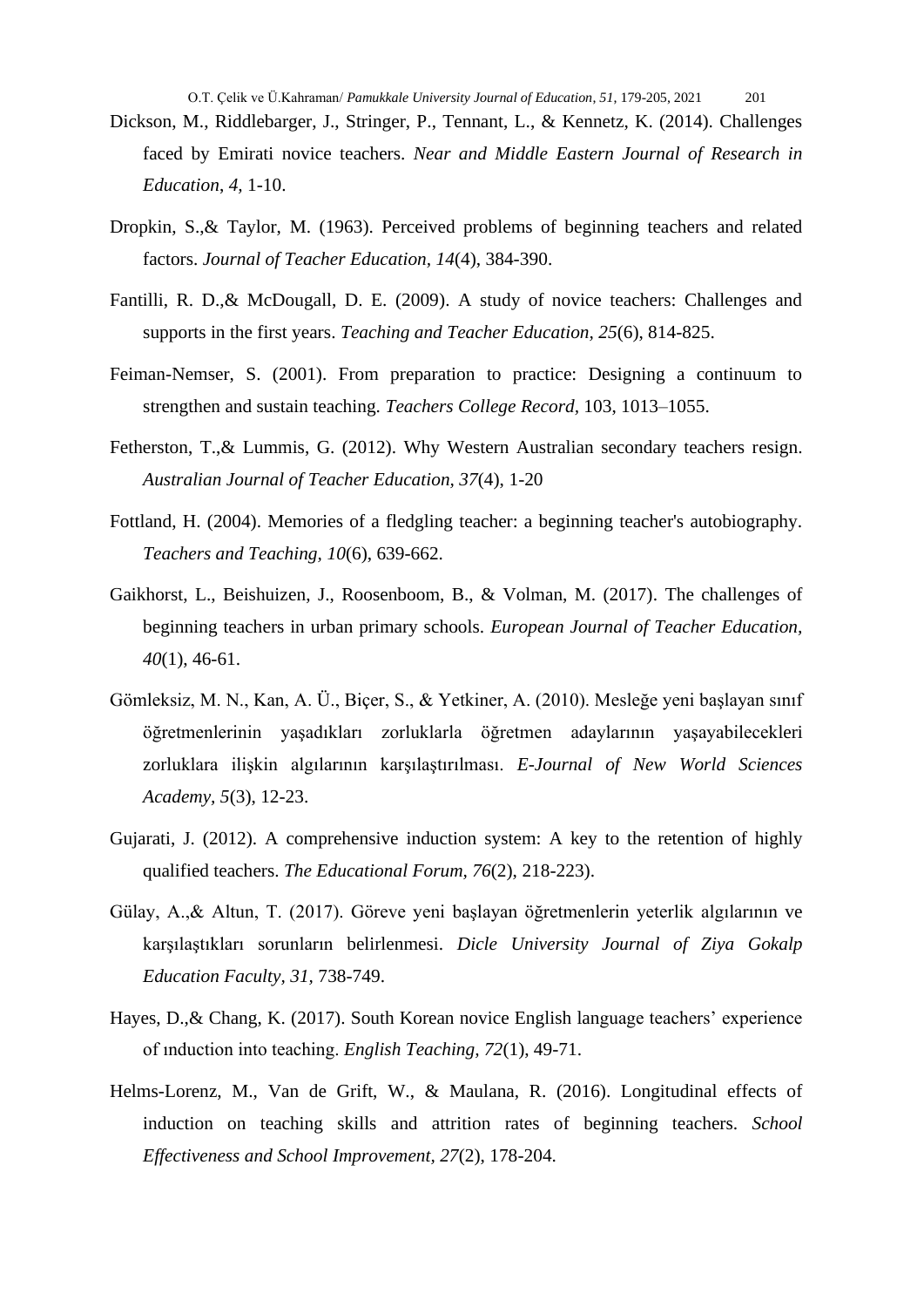- Hong, J. Y. (2012). Why do some beginning teachers leave the school, and others stay? Understanding teacher resilience through psychological lenses. *Teachers and Teaching, 18*(4), 417-440.
- Huberman, M. A. (1989). The professional life cycle of teachers. *Teachers College Record, 91*(1), 31-57.
- Ingersoll, R. (2012) Beginning teacher induction: what the data tell us. *Phi Delta Kappan, 93*(8), 47-51
- Ingersoll, R. M.,& Strong, M. (2011). The impact of induction and mentoring programs for beginning teachers: A critical review of the research. *Review of Educational Research, 81*(2), 201-233.
- Kelchtermans, G.,& Ballet, K. (2002). The micropolitics of teacher induction. A narrativebiographical study on teacher socialisation. *Teaching and Teacher Education, 18*(1), 105-120.
- Kelly, N., Reushle, S., Chakrabarty, S., & Kinnane, A. (2014). Beginning teacher support in Australia: Towards an online community to augment current support. *Australian Journal of Teacher Education, 39*(4), 68-82.
- Kozikoğlu, İ.,& Senemoğlu, N. (2018). Öğretmenlik mesleğine adanmışlık ölçeğinin geliştirilmesi: Geçerlik ve güvenirlik çalışması [Development of teachers' professional engagement scale: A study on validity and reliability]. *Journal of Human Sciences, 15*(4), 2614-2625.
- Korkmaz, İ., Akbaşlı, S., & Saban, A. (2004). Göreve yeni başlayan sınıf öğretmenlerinin karşılaştıkları güçlükler. *Kuram ve Uygulamada Egitim Yönetimi Dergisi, 10*(2), 266- 277.
- Kuzmic, J. (1994). A beginning teacher's search for meaning: Teacher socialization, organizational literacy, and empowerment. *Teaching and Teacher Education, 10*(1), 15- 27.
- Lam, B. H. (2014). Challenges beginning teachers face in Hong Kong. *Schools, 11*(1), 156- 169.
- Long, J. S., McKenzie-Robblee, S., Schaefer, L., Steeves, P., Wnuk, S., Pinnegar, E., & Clandinin, D. J. (2012). Literature review on induction and mentoring related to early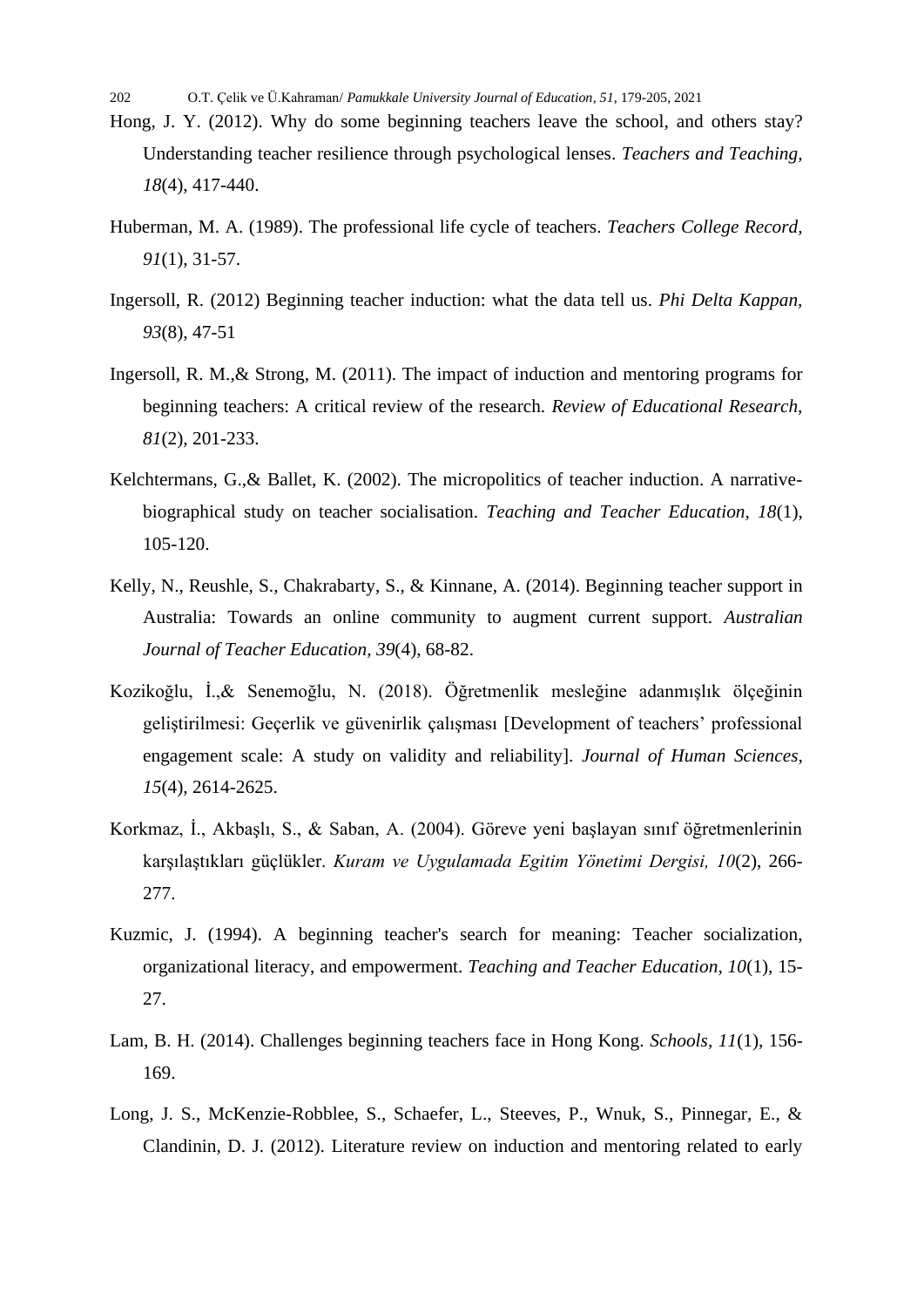O.T. Çelik ve Ü.Kahraman/ *Pamukkale University Journal of Education*, *51*, 179-205, 2021 203 career teacher attrition and retention. *Mentoring & Tutoring: Partnership in Learning, 20*(1), 7-26.

- Lortie, D. (1975). *Schoolteacher: A sociological study*. Chicago, IL: University of Chicago Press.
- Löfström, E.,& Eisenschmidt, E. (2009). Novice teachers' perspectives on mentoring: The case of the Estonian induction year. *Teaching and Teacher Education, 25*(5), 681-689.
- Merriam, S. B. (2009). *Qualitative research: a guide to design and implementation* (2 nd. Ed.). San Francisco: Josey Bass.
- Meristo, M.,& Eisenschmidt, E. (2014). Novice teachers' perceptions of school climate and self-efficacy. *International Journal of Educational Research, 67,* 1-10.
- Mudzingwa, K.,& Magudu, S. (2013). Idealism versus realism: Expectations and challenges of beginning teachers in three districts of Masvingo Province, Zimbabwe. *Journal of Studies in Social Sciences, 3*(1), 33-54.
- McCann, T. M.,& Johannessen, L. R. (2004). Why do new teachers cry?. *The Clearing House: A Journal of Educational Strategies, Issues and Ideas, 77*(4), 138-145.
- Neuman, W. L. (2011). *Social research methods: Qualitative and quantitative approaches.* Boston: Pearson/Allyn and Bacon.
- Nieme, H. (2002) Active learning—a cultural change needed in teacher education and schools. *Teaching and Teacher Education, 18*(7), 763–780.
- Noah Jr, P. D. (2017). A systematic approach to the qualitative meta-synthesis. *Issues in Information Systems,* 18(2), 196-205. Retrieved from http://www.iacis.org/iis/2017/2\_iis\_2017\_196-205.pdf
- Noblit, G. W.,& Hare, R. D. (1988). *Meta-ethnography: Synthesizing qualitative studies*. London: Sage Publications.
- Önder, E. (2018). Aday öğretmen görüşlerine göre aday öğretmen yetiştirme programı [Prospective teacher training program according to prospective teachers' opinions]. *Kuram ve Uygulamada Eğitim Yönetimi, 24*(1), 143-189.
- Öztürk, M. (2016). Köy ve kasabalarda görev yapan öğretmenlerin mesleğin ilk yılında yaşadıkları güçlükler. *İlköğretim Online, 15*(2), 378-390.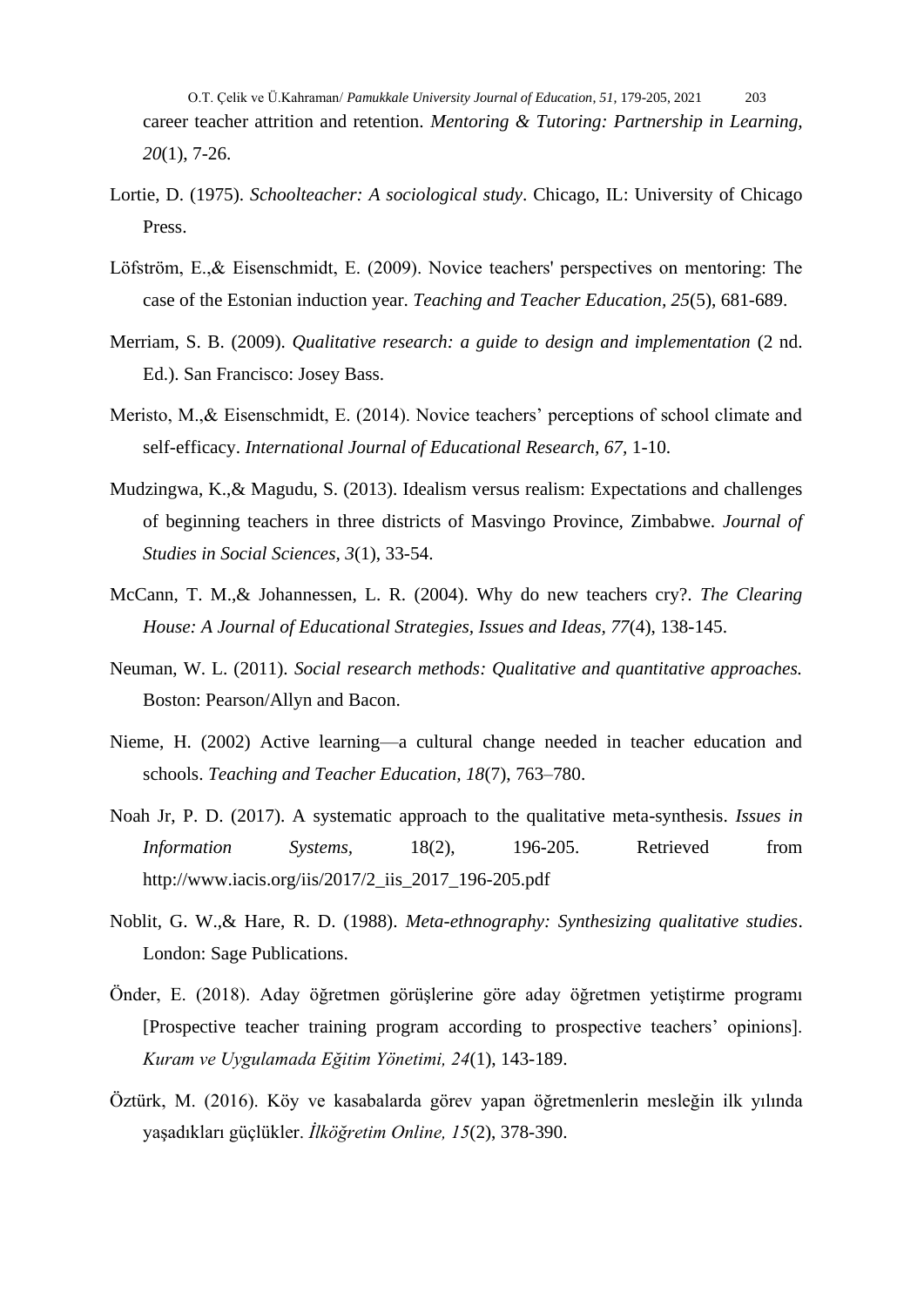- Ritchie, J. S.,& Wilson, D. E. (1993). Dual apprenticeships: Subverting and supporting critical teaching*. English Education, 25*(2), 67-83.
- Sandelowski, M., Barroso, J., & Voils, C. I. (2007). Using qualitative metasummary to synthesize qualitative and quantitative descriptive findings. *Research in Nursing & Health, 30*(1), 99-111. https://doi.org/10.1002/nur.20176.
- Sandelowski, M., Docherty, S., & Emden, C. (1997). Focus on qualitative methods Qualitative metasynthesis: issues and techniques. *Research in Nursing and Health, 20,* 365-372.
- Sandlin, R. A., Young, B. L., & Karge, B. D. (1993). Regularly and alternatively credentialed beginning teachers: Comparison and contrast of their development. *Action in Teacher Education, 14*(4), 16-23.
- Schuck, S., Aubusson, P., Buchanan, J., & Russell, T. (2012). *Beginning teaching: Stories from the classroom.* Springer Science & Business Media.
- Smith, H. P. (1950). Study of the problems of beginning teachers. *Educational Administration and Supervision, 36,* 257-264.
- Smith, T. M.,& Ingersoll, R. M. (2004). What are the effects of induction and mentoring on beginning teacher turnover?. *American Educational Research Journal, 41*(3), 681-714.
- Stout, J. B. (1952). Deficiencies of beginning teachers. *Journal of Teacher Education, 3*(1), 43-46.
- Temiz, Z. (2017). Yeni okul öncesi öğretmenlerinin yaşadiklari zorluklar ve öğretmen adaylarinin kaygilari. *Mersin Üniversitesi Eğitim Fakültesi Dergisi, 13*(3), 871-885.
- Tyack, D. (1974). *The one best system*. Cambridge, MA: Harvard University Press
- Ulubey, Ö. (2018). Evaluation of novice teacher training program. *H. U. Journal of Education, 33*(2), 480-502.
- Ulvik, M., Smith, K., & Helleve, I. (2009). Novice in secondary school–the coin has two sides. *Teaching and Teacher Education, 25*(6), 835-842.
- Valeeva, R., Baklashova, T., & Latypova, L. (2018). Management of novice teachers' induction to the profession: Modernization of the Russian school methodological system. *Journal of e-Learning and Knowledge Society, 14*(2), 39-50.